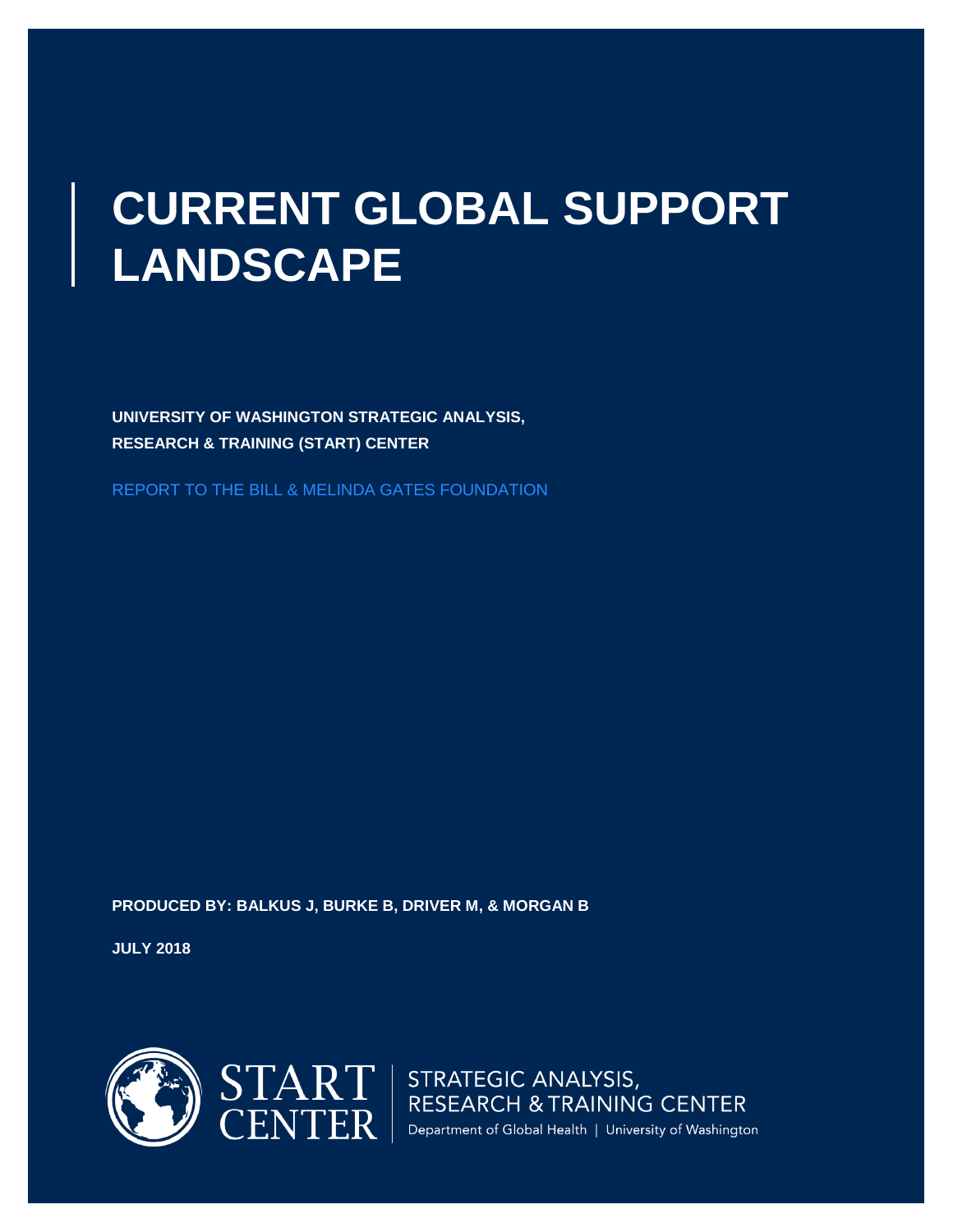# Organization Profiles

# **Gavi**

## OVERALL STRATEGIC APPROACH

Gavi's overall strategic approach has four main goals, with the second goal being directly related to health system strengthening. The second goal is to "increase effectiveness and efficiency of immunization delivery as an integrated part of strengthened health systems." The specific objectives of the goal are to support improved and integrated immunization programs, support improvements in cold chain, health information systems, demand generation, and gender-sensitive approaches, and to strengthen engagement with private sector, civil society, and other partners. (1)

For the second strategic goal, there are five goal-level indicators. These indicators are:

- "Supply chain: % countries meeting Effective Vaccine Management benchmarks
- Data quality: difference between administrative coverage and surveys
- Access, demand, and service delivery: pentavalent 1<sup>st</sup> dose coverage and drop-out rate
- Integration: % countries meeting benchmark for integrated service delivery
- Civil society: % countries meeting benchmark for civil society engagement for improved coverage and equity" (1)

In addition to being guided by four strategic goals, Gavi has five overarching principles that guide their work. These principles are:

- "Strong emphasis on reaching the unreached children
- Prioritization of strategies with the highest potential for impact
- Evidence-based interventions reflecting lessons learned
- Alignment of Gavi support with national planning and financing
- Supporting country's programmatic and financial sustainability" (2)

### HSS SUPPORT PROVIDED

Gavi provides health system strengthening support through three main channels. These channels are Health System & Immunization Strengthening (HSIS), Partners' Engagement Framework (PEF), and the Cold Chain Equipment Optimization Platform (CCEOP). Within HSIS, there are three funding windows related to health system strengthening – Health System Strengthening (HSS) grants, Performance-Based Funding (PBF), and Transition grants.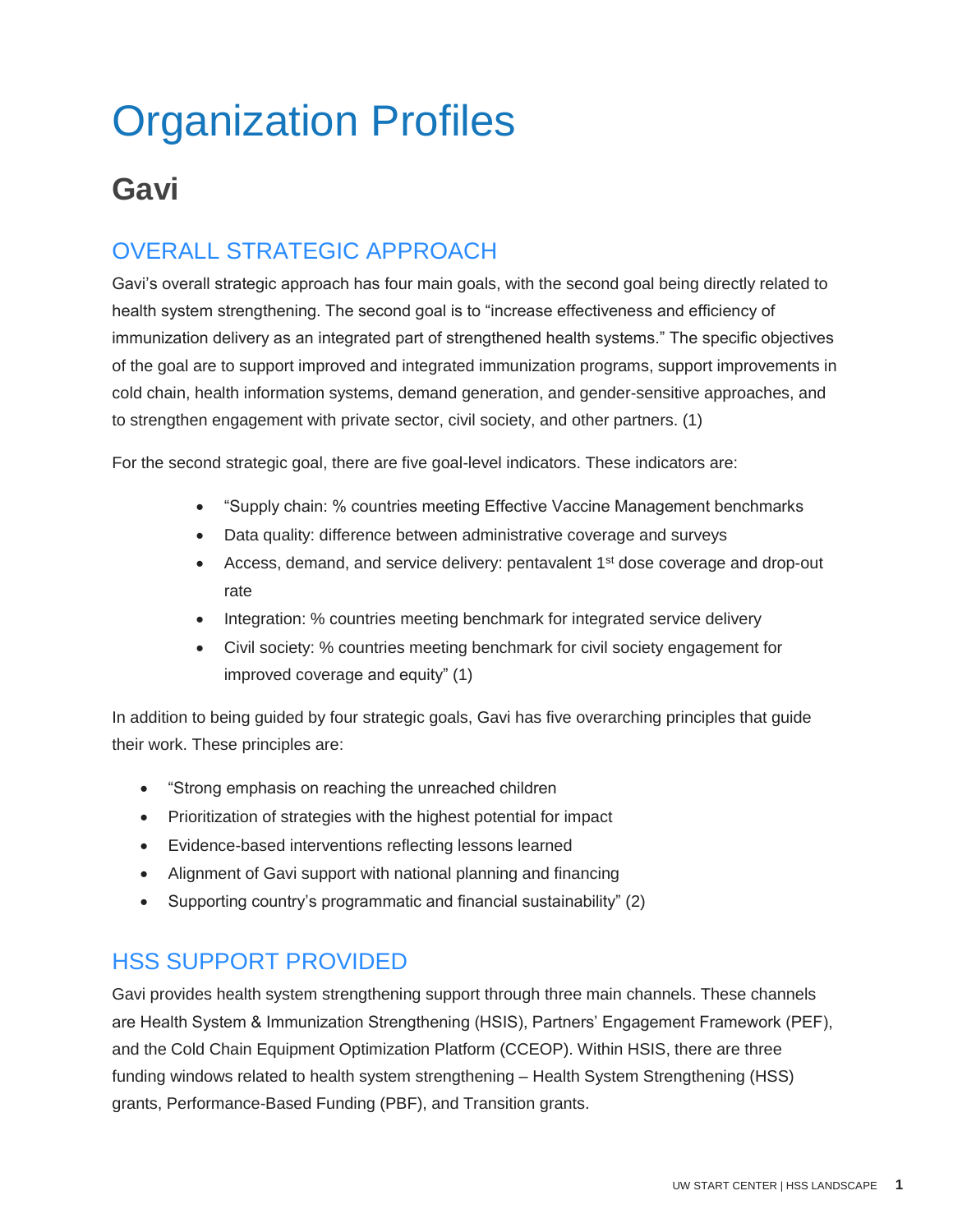#### **HEALTH SYSTEM & IMMUNIZATION STRENGTHENING**

#### *Purpose*

The purpose of HSIS support is to "contribute to sustainable improvements in equity in immunization coverage in Gavi-eligible countries, towards a vision of reaching every child today and in the future, regardless of geography, socioeconomic status, or gender-related barriers." (3) Within HSIS, there are multiple ways to receive support for HSS, including HSS grants, PBF, and transition grants. The HSS grant is focused on support for long-term HSS priorities and PBF provides payments based on good immunization program performance.

#### *Guidelines, Program Elements and Scope*

For HSS grants, Gavi and the country agree on their long-term priorities for HSS. Under this grant, countries develop detailed one to two-year budgets and workplans. These funds are managed by the receiving country, when possible. Countries are able to reprogram funds to capitalize on opportunities for synergies and efficiencies when they have multiple HSIS grants. (3)

HSIS funds can be used for a variety of purposes, including:

- Supporting strategic objectives related to vaccines
	- o Accelerating equitable uptake and coverage
	- o Increasing effectiveness and efficiency of delivery
- Human resources for health investments
- Promoting long-term programmatic and financial sustainability. (3)

PBF is for countries that implemented Gavi HSS grants in the previous year and are awarded based on performance during the previous year, measured by achievements against standard indicators. (3)

#### *Type of Funding*

HSS funds are provided directly to the country and through partners. (3) From 2010-16, it was calculated that the equivalent to 46% of Gavi support was channeled through partners – with the amount channeled through partners increasing during this time period. (4)

For PBF, funds are provided to the country; however, the expectation is that the money will be distributed across implementers. (5)

#### *Funding Level and Allocation*

HSS funds have an HSS ceiling, which is based on the sum each country is allocated from three separate pools of money. (3) The three funding pools include the population in need (based on birth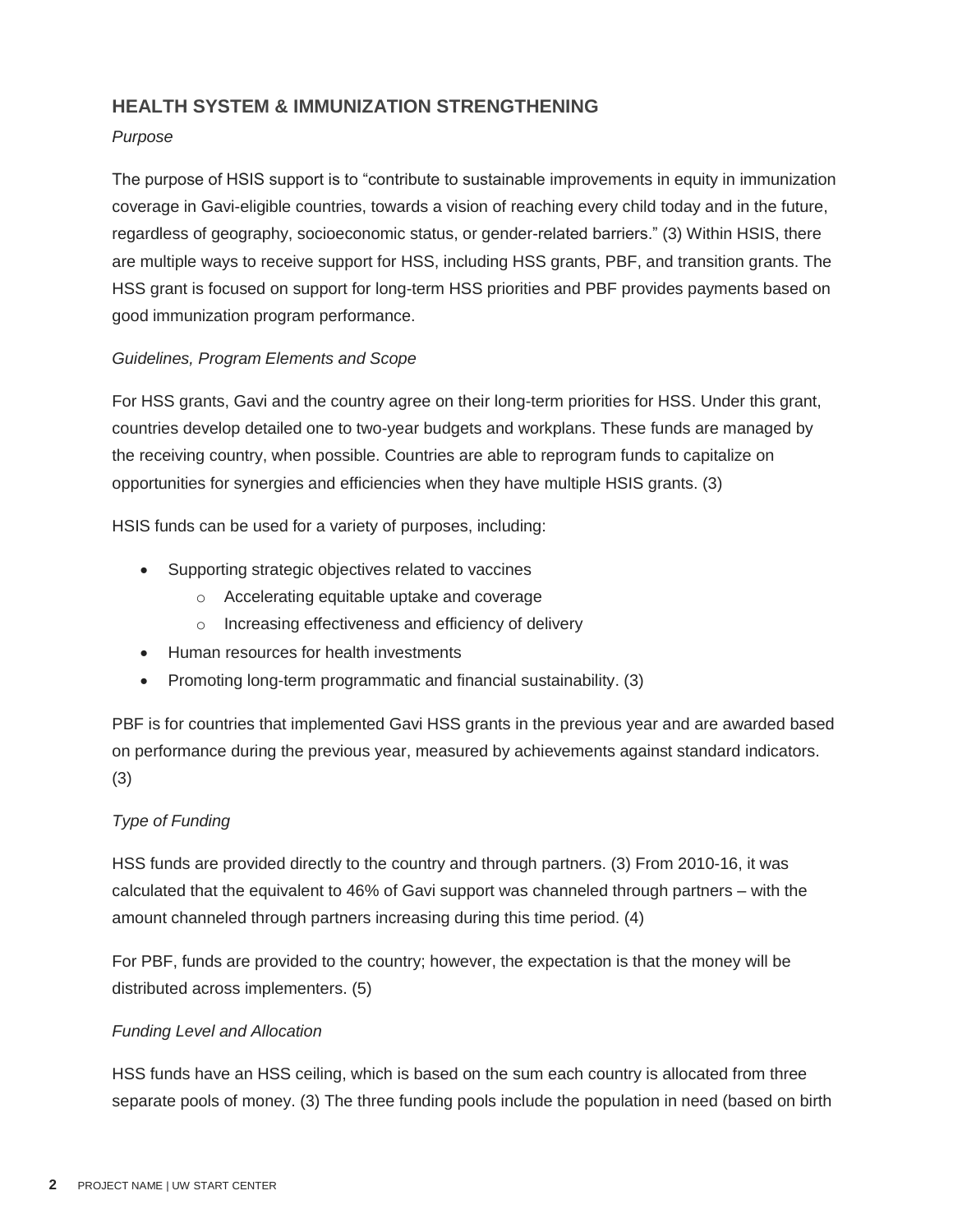cohort size), strength of immunization system (based on the number of infants surviving to age one who have not received the third dose of a DTP-containing vaccine), and the ability to pay (averaged gross national income per capita over the last three years, weighted by birth cohort). Support is based on these three calculations and capped at US\$100 million, with a minimum of US\$3 million over five years. (3) The funding amount is calculated through the HSS resource allocation formula.

For PBF, since funding is limited to countries that implemented Gavi HSS grants in the previous year, the payment is based on the previous year's performance using standard indicators. Countries with ≥ 90% DTP3 coverage at baseline that achieve the target will receive an additional 20% of the annual HSS ceiling. Countries with <90% DTP3 coverage at baseline that meet the targets will receive US\$30 per

additional child immunized with DTP3, provided that DTP3 coverage increases, and US\$30 per additional child immunized with first dose of measles containing vaccine, provided that measles coverage increases. (3) The performance payments are shown graphically to the right. (5)

*Country Eligibility*

The main eligibility criteria for Gavi support is the World Bank's estimate of gross national income per

capita (GNI pc.). The

threshold for eligibility is an average GNI pc over the



#### Countries with DTP3 coverage < 90%



Performance payments are based on improvements in immunisation outcome indicators.

Note: all payments are made by GAVI in accordance with GAVI's policies and procedures. For the matter of the state of the state of the state of the state of the indicators listed and data verification.<br>The formance payments for a given year will be made the following year, based on performance of the indicat

past three years that is less than or equal to US\$1,580 (for 2018). The threshold is revised each year. Based on a country's gross national income per capita, countries are grouped into transition phases and these phases dictate the criteria applied to each country when applying for support. (6)

For PBF, eligibility is defined under the *Funding Level and Allocation* section.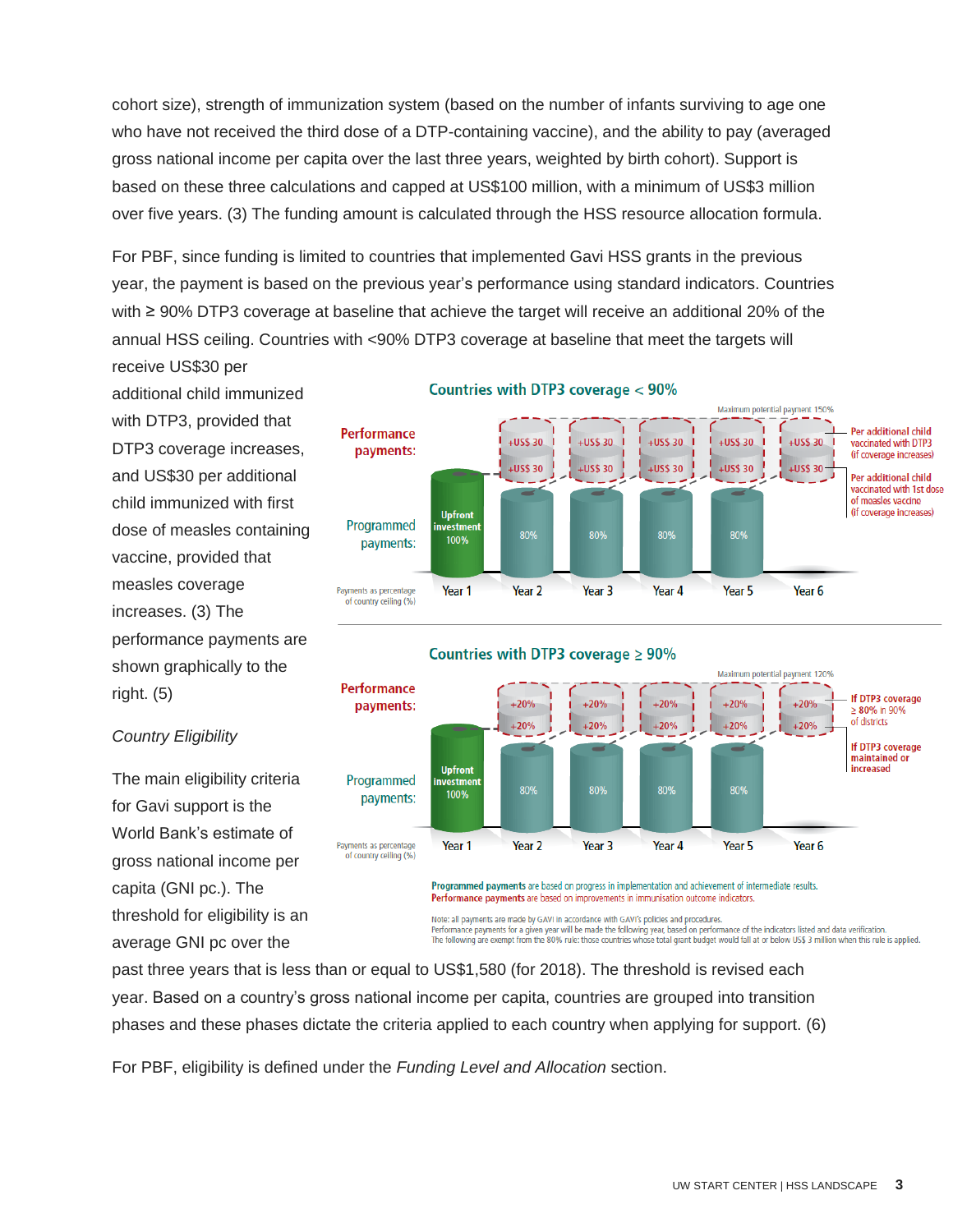In addition to having implemented a Gavi HSS grant in the last year, countries must also have a routine way to track data quality over time, conduct at least two independent and high-quality household surveys every five years, pass a data verification check, and meet Gavi's transparency and accountability terms and conditions to be eligible for PBF. (5)

PBF support mostly benefits countries with high coverage. Data issues and lack of progress make it difficult for lower-coverage countries to qualify. (7)

#### *Utilization*

This information is not readily available.

#### *Tracked Metrics*

For HSS grants, the tracked metrics for the award are documented in the performance framework. The performance framework is an agreement between a country and Gavi and includes the key metrics tracked during implementation. (3)

For PBF eligibility, they track DTP3 coverage and the number of additional children receiving DTP3 immunization. For low-coverage countries, they also track measles coverage and additional children immunized against measles. (3)

Once PBF is provided, there is very little monitoring of these funds, so the effectiveness of the model is unknown. (7)

#### *Recent/Future Changes*

For HSS funds, it has been acknowledged that there are some challenges when channeling money through partners, including a lack of clarity on roles and responsibilities, high management fees, and implementation delays due to added players. While there isn't evidence that their recommendations have led to any changes in the current grants, this may be an area that changes in the future (4).

#### **PARTNER'S ENGAGEMENT FRAMEWORK**

#### *Purpose*

PEF focuses on four pillars: country focus, differentiation, transparency, and accountability. Within PEF, there are three types of funding to partners for technical assistance (TA): foundational support (long term funding for core partners at the global or regional-level), targeted country assistance (TCA) (time-limited support to address needs), and special investment in strategic focus areas (SFAs) (medium to long term support for things that need extra support).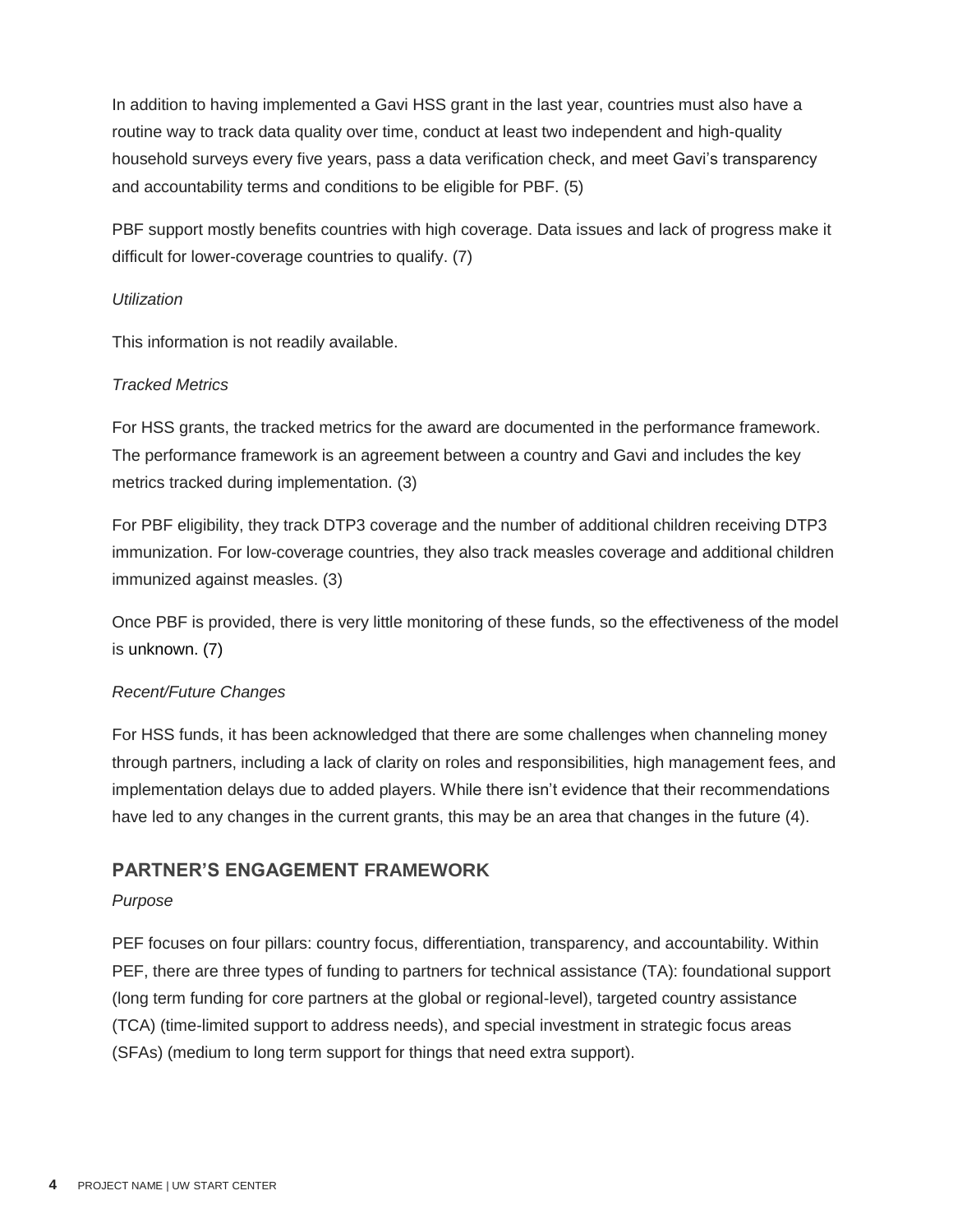TCAs are country-driven assistance plans and were introduced by Gavi in 2016. Gavi supports TA to national immunization programs as they understand it to be a driver of improvements in implementation, coverage, and equity. (8)

The Joint Appraisal process informs the needs that are addressed through TCA. The support is mainly in the form of full-time staff based in partner country offices. Focus is on 20 priority countries, identified as the ten countries with the most under-immunized children and the ten countries with high levels of inequity or conflict. (9)

#### *Guidelines, Program Elements and Scope*

Although Gavi hasn't clearly described TCA, authors from a recent evaluation of TCAs describe the goals of the program as follows:

- To support successful implementation of Gavi grants
- To address bottlenecks of the immunization program
- To ensure transfer of skills to country staff
- To engage local/regional TA providers
- To promote capacity building and sustainability. (8)

The TCAs use a variety of technical assistance models, including embedded support, ongoing local technical support, short-term consultancy (local & regional/global), and workshops/trainings (local & regional/global). Due to a lack of programmatic guidance, there is a lack of common activities across TCA funding. (8)

#### *Type of Funding*

Funding supports technical assistance from partners for the countries Gavi supports. (10)

#### *Funding Level and Allocation*

In 2017, US\$68 million went to TCA. Support is prioritized to the 20 countries with highest burden of under-immunized kids and countries with high levels of inequity or conflict. (9)

#### *Country Eligibility*

Countries must be Gavi eligible to apply for TCA (as described in *country eligibility* for HSIS above).

To be eligible for TCA support, the country must not fall in the "transitioned/fully self-financed" phase. (8)

#### *Utilization*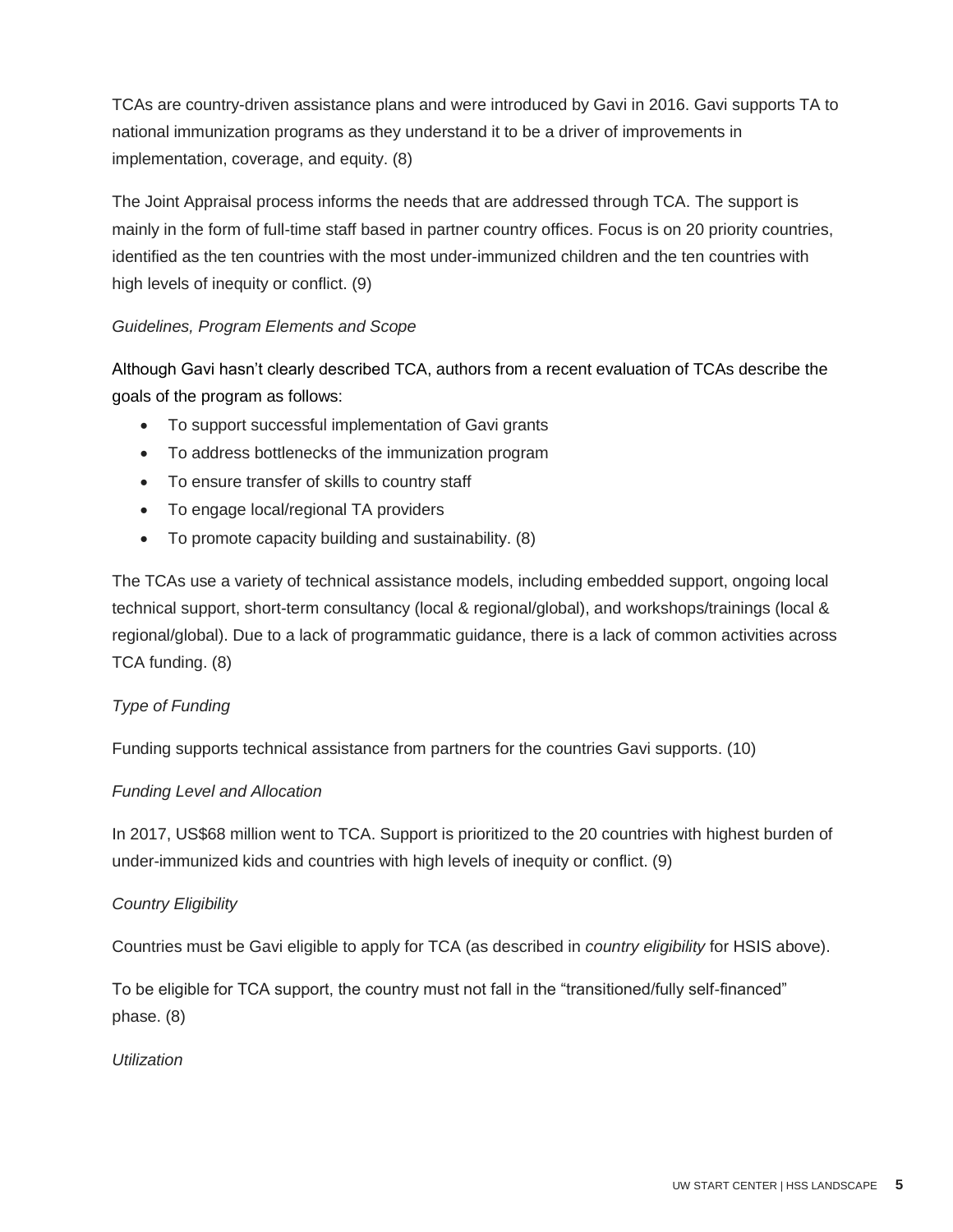For TCAs, Gavi is prioritizing 20 countries that have a high burden of under-immunized kids and countries with high levels of inequity or conflict. (9)

#### *Tracked Metrics*

For TCA, there is a set of minimum milestones that the country and partners must report on biannually. (10)

#### *Recent/Future Changes*

A recent shift from most TA money going to global or regional partners to now being directed to country-level funding with an increased number of partners on the ground. (8)

#### **COLD CHAIN EQUIPMENT OPTIMIZATION PLATFORM**

#### *Purpose*

In 2015, Gavi started the CCEOP as a way to support cold chain equipment. Through this platform, Gavi jointly invests with countries in the purchase, distribution, and installation of equipment. (6) They support the joint-investment platform model as it should lead to use of more reliable and efficient equipment, improved equipment management, and support investment in other supply chain elements like data for management. (11) CCEOP helps to ensure that vaccines are available, potent, and that the risks to wasting supplies are mitigated. (12)

#### *Guidelines, Program Elements and Scope*

As this is a joint investment between Gavi and the country, the country must identify the source of joint-investment. This can be through national resources, a new or existing HSS grant, or through both. (6) When applying for CCEOP, countries must submit a detailed operation deployment plan for the first year. The platform not only supports joint investment in equipment, but also supports training of healthcare workers and technicians by suppliers or in-country service providers to support the systems in the field. (11) Gavi provides support for both the initial phase (one to two years) and scale up phase (years three and beyond) of the cold chain system. (11)

#### *Type of Funding*

CCEOP is a joint investment between Gavi and the country.

#### *Funding Level and Allocation*

Depending on the transition phase, countries receive different levels of support:

• "Initial self-financing countries" – up to 80% joint investment from platform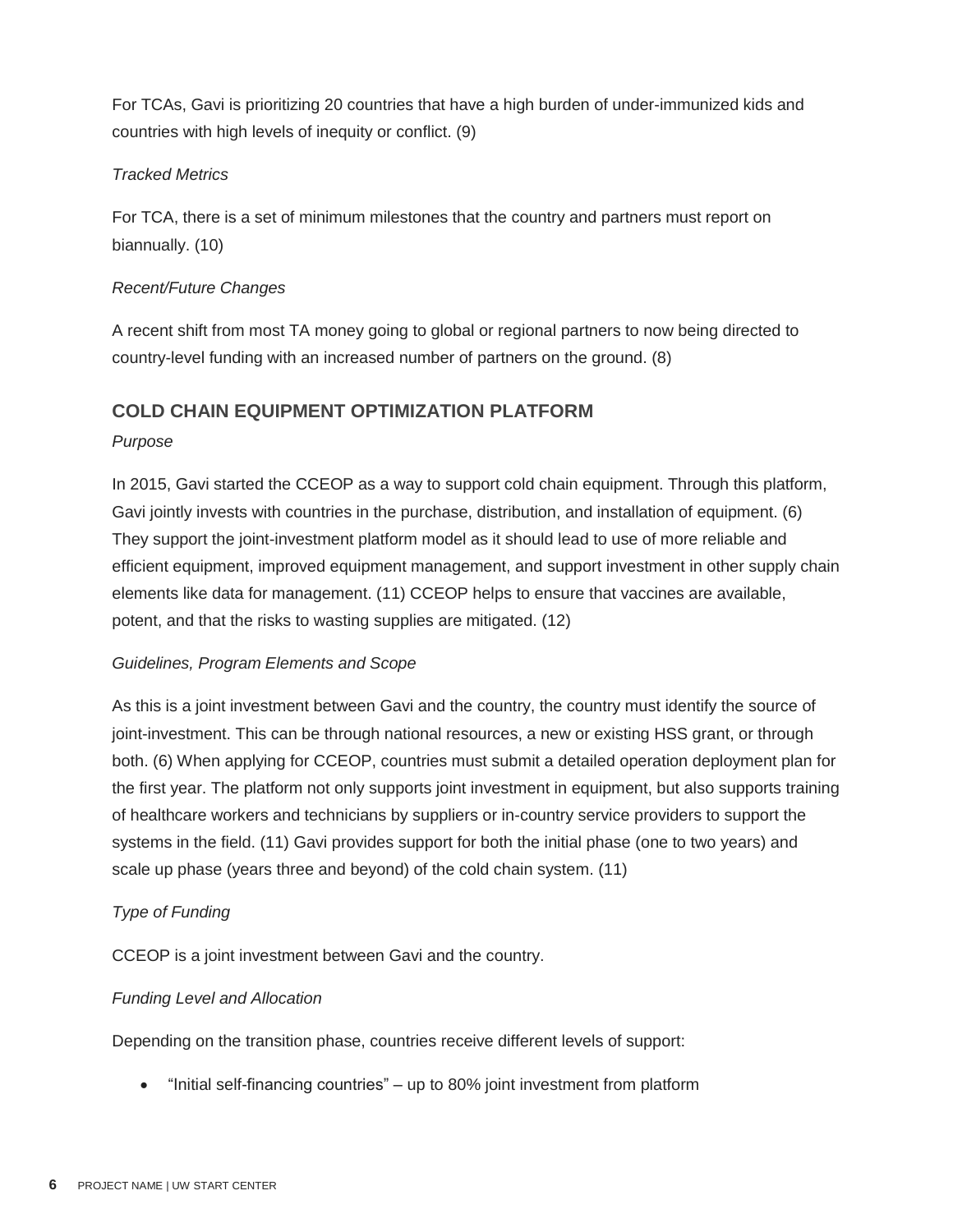- "Preparatory transition countries" up to 50% joint investment from platform
- "Accelerated transition countries" countries with at least two years since independent review prior to becoming fully self-financing may receive up to 50% joint investment from the platform
- "Countries ineligible for joint investment" accelerated transition countries with less than three full years from independent review to becoming fully self-financing. Countries entering fully self-financing year and phasing out Gavi support have access to procurement services by contacting UNICEF supply division directly. (6)

#### *Country Eligibility*

Countries must be Gavi eligible to receive CCEOP funding, as described in HSIS *country eligibility* section above.

For CCEOP, countries can only apply once for both the initial and scale up support (starting in 2018). (11)

#### *Utilization*

Between March 2016 and November 2017, there were 48 applications (with some countries resubmitting). Over 60% of eligible countries have been approved or recommended for approval. (12)

#### *Tracked Metrics*

No information was readily available about the metrics tracked for CCEOP funding.

#### *Recent/Future Changes*

Since November 2016, there have been some key changes to CCEOP. Some of the changes are equitable allocation (through the introduction of the equitable allocation approach that used information on the population in need, number of under-immunized children, and gross national income per capita), accelerated timelines (rearranged tasks so some are happening simultaneously), and all Gavi-approved suppliers are now invited to engage with the platform. (12)

# **Global Fund**

## OVERALL STRATEGIC APPROACH

For the 2017-2022 period, building "resilient and sustainable systems for health" is one of four key strategic objectives (in addition to maximizing impact against HIV, TB and malaria; promoting and protecting human rights and gender equality; and mobilizing increased resources). There are seven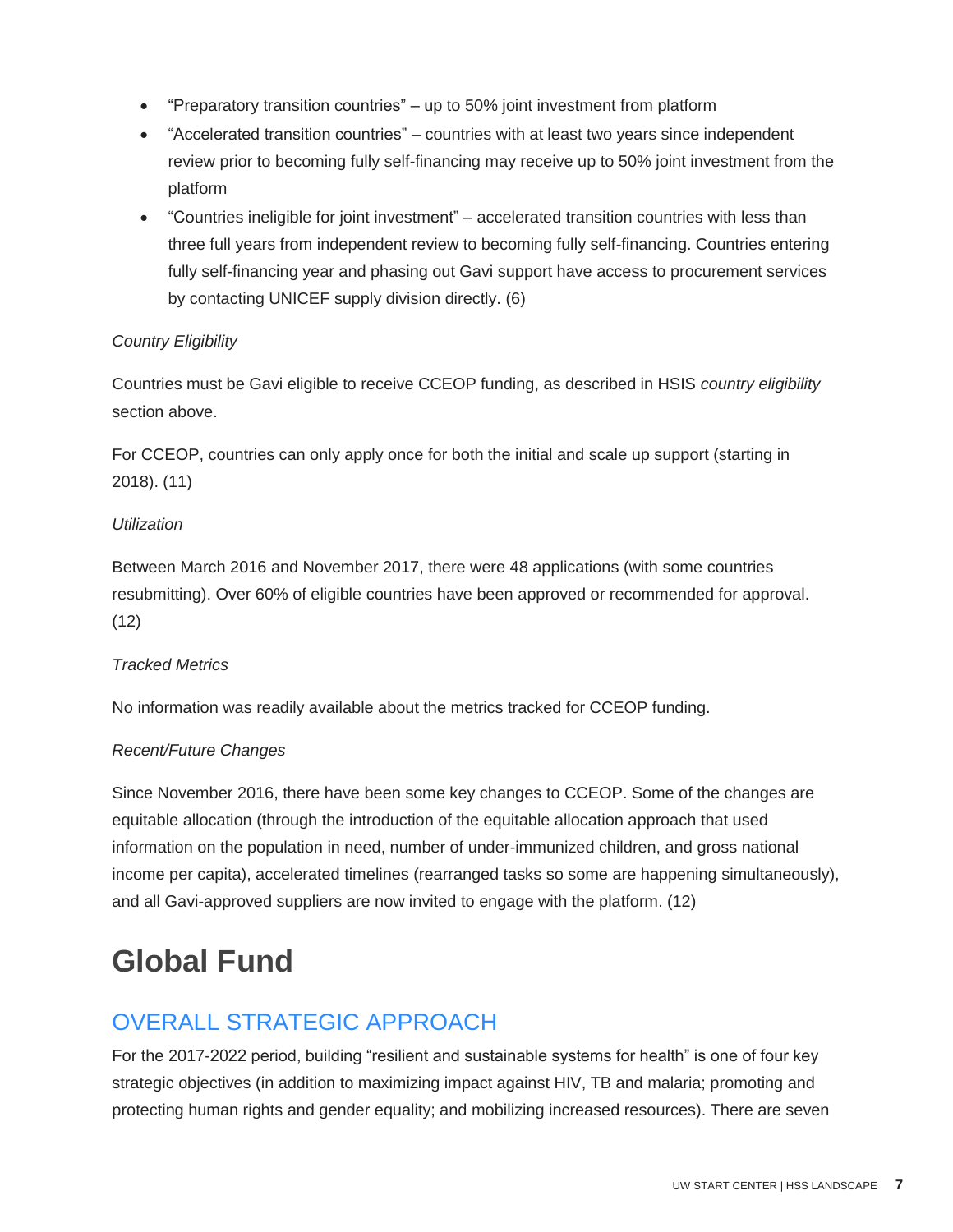simultaneous operational objectives (i.e. "subobjectives") that contribute to the overall strategic objective:

- Strengthening community responses and systems
- Supporting RMNCAH and platforms for integrated delivery
- Strengthening global and in-country procurement and supply chain systems
- Leveraging critical investments in human resources for health
- Strengthening data systems for health and countries' capacities for analysis and use
- Strengthening and aligning to robust national health strategies and national diseasespecific strategic plans
- Strengthening financial management and oversight

The successful implementation of the Global Fund (GF) strategy depends on two strategic enablers:

- Innovating and differentiating along the development continuum
- Supporting mutually accountable partnerships (13)

## HSS SUPPORT PROVIDED

### **COUNTRY ALLOCATIONS: BUILDING RESILIENT AND SUSTAINABLE SYSTEMS FOR HEALTH**

*Purpose*

In addition to ending HIV, TB, and malaria, the Global Fund believes that robust health systems allow for sustainable, equitable, and efficient health care delivery, accelerate progress towards universal health coverage, and help prepare countries for emerging threats to global health security. The majority of this support is through country allocations for building "resilient and sustainable systems for health" (RSSH). (14)

#### *Guidelines, Program Elements and Scope*

Applicants can present their RSSH funding request as a standalone request or integrated with a single disease-specific funding request. The funding requests are reviewed and approved by an independent Technical Review Panel. Upon approval, the Global Fund and the Country Coordinating Mechanism work with the recipient to design one or more grants, which are then sent to the Grant Approvals Committee to be approved for disbursement. (15)

To encourage domestic investment in health systems as well as country ownership and sustainability, the Global Fund funding model requires countries to commit to co-financing Global Fund programs and to increase government spending on health. (16)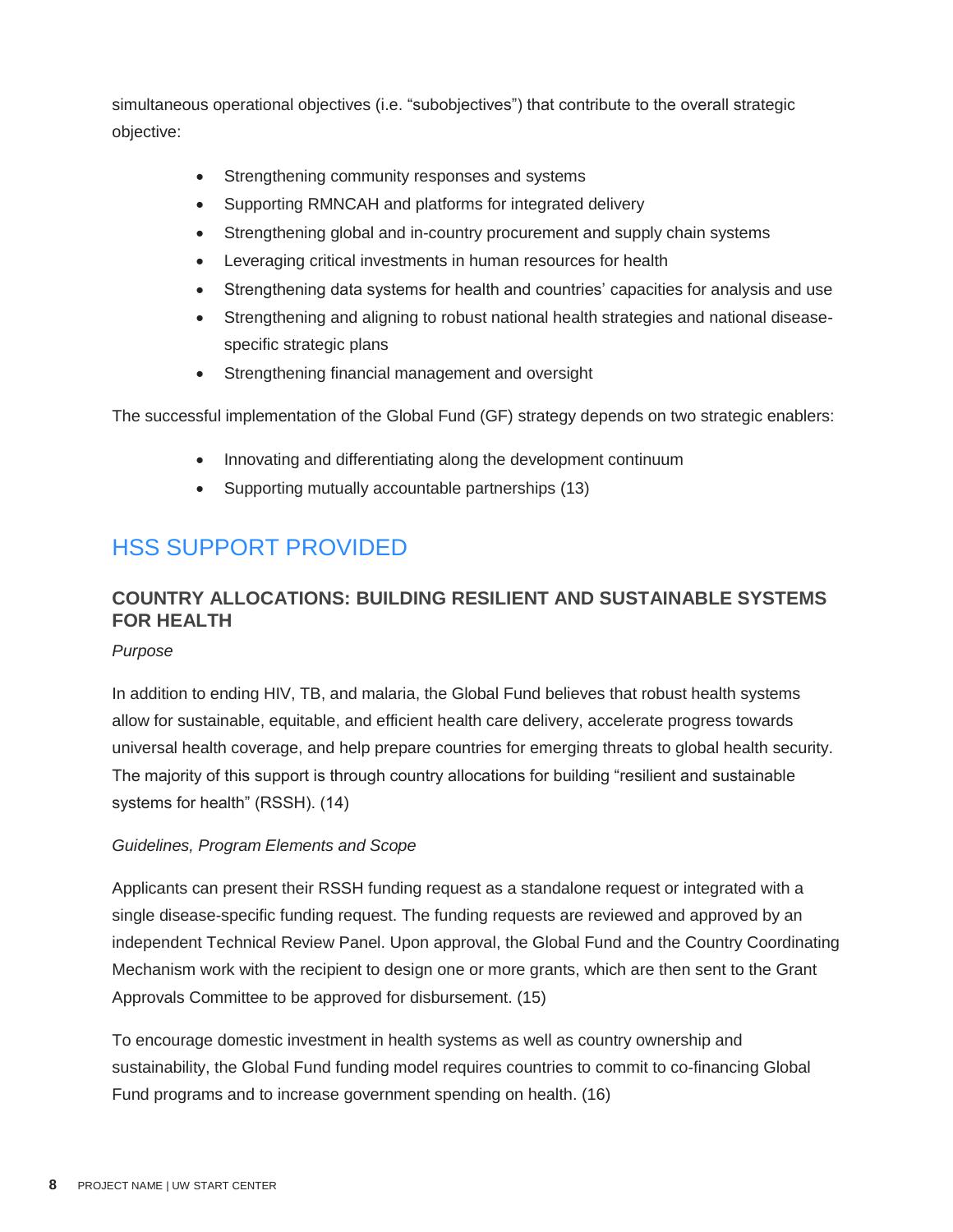#### *Type of Funding*

Grants for RSSH are allocated directly to countries, either as standalone grants or as ancillary to a disease component grant (i.e. for TB, HIV, or malaria). The recipients for the grants are typically the Ministry of Health or specific in-country HSS programs. (17)

#### *Funding Level and Allocation*

Around 40% of the Global Fund's investments go to supporting countries to build resilient and sustainable systems for health. (18) For the 2017-2019 funding cycle, 110 countries and multicountry programs have been allocated funding for one or more disease component, for a total of US\$10.2 billion. Funds allocated specifically for RSSH support were not differentiated in the report, though presumably around US\$4 billion is allocated for RSSH. (19)

#### *Country Eligibility*

Eligibility for Global Fund support considers disease burden and economic landscape, is assessed separately for HIV, TB, and malaria funding applications, and is re-evaluated annually. Specifically, official disease burden classification is based on data from UNAIDS for HIV and from WHO for TB and malaria; income classification is measured by Gross National Income per capita using the World Bank Atlas Method. For the 2020-2022 funding cycle, 122 countries and regional partnerships are eligible for one or more disease-specific grants (i.e. HIV, TB, or malaria). It is unclear whether a country must first be eligible for allocation based on one of the three diseases in order to be considered for RSSH support. (20)

#### *Utilization*

Of the US\$10.2 billion allocated for the 2017-2019 period, approximately US\$10 billion has been disbursed across a total of 247 individual grants encompassing 84 countries and regional partnerships. The portion of these funds dedicated specifically to RSSH is not explicitly clear (21). The number of countries that have applied for grants is not available.

#### *Tracked Metrics*

For the strategic objective of RSSH, there are 2 proposed strategic key performance indicators (KPIs), each with specific proposed KPIs for implementation:

- 1. Share of the portfolio that meet expected standards for:
	- a. Procurement and supply chain systems
		- i. Implementation KPIs for procurement: price, on-time, in-full delivery (presumably percentage), administrative lead time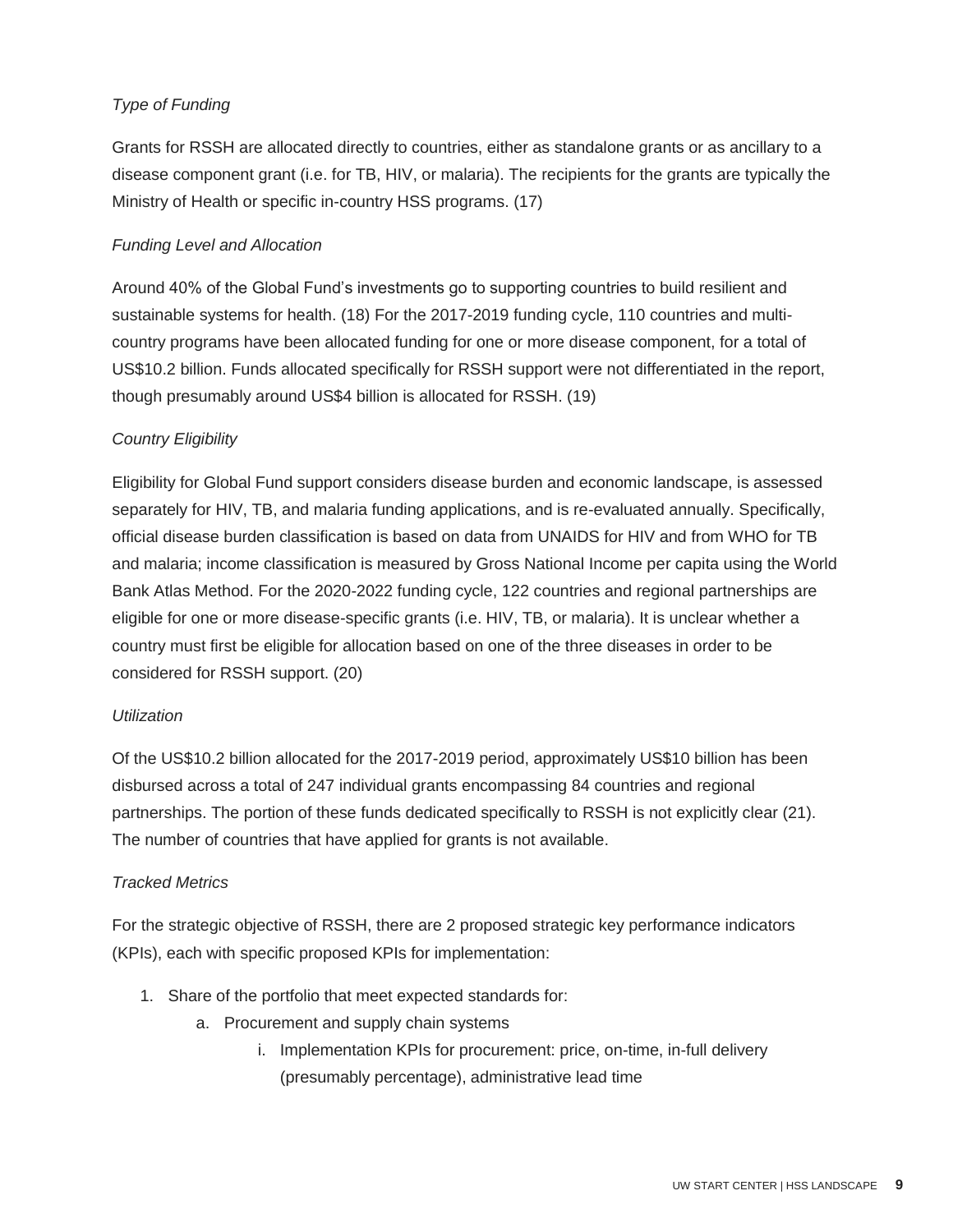- ii. Implementation KPIs for supply chain: percentage of health facilities with tracer medicines available on day of visit, percentage of health facilities providing diagnostic services with tracer items on day of visit
- b. Financial management systems
	- i. Implementation KPIs: number of high priority countries completing public financial management transition (PFM) efforts towards use of country PFM system, number of countries with financial management systems meeting defined standards for optimal absorption and portfolio management
- c. Data systems
	- i. Implementation KPIs: percentage of high impact countries with fully deployed and functional health management information systems, number and percentage of countries reporting on disaggregated results
- d. Alignment with National Strategic Plans
	- i. Implementation KPI: percentage of concept notes rated by the Technical Review Panel to be aligned with national strategic health plans
- 2. Fund utilization
	- a. Allocation utilization: portion of allocation that has been committed or is forecast to be committed as a grant expense
	- b. Absorptive capacity: portion of grant budgets that have been reported by country as spent on services delivered (22)

#### *Recent/Future Changes*

In 2016, the Global Fund released its strategic plan for the 2017-2022 period, which built off external evaluations of the previous funding period. For example, the 2015 Strategic Review of the Global Fund investment strategy provided an evaluation of the Global Fund's overall approach to investment, rather than a specific evaluation of HSS funding.

In the 2015 Strategic Review, it was noted that Global Fund processes do not yet appear to be fully aligned with country-driven planning or national systems. The review also calls for greater differentiation of processes along the spectrum of high-risk, low-capacity and low-risk, high-capacity countries in order to reduce high transaction costs and allow for the Global Fund to better focus its resources where the need is greatest. The review notes that sustainability and transition planning remain poorly operationalized within many countries; similarly, more support is required to ensure sustained funding from the private sector and non-governmental sources as well as to encourage countries transitioning between income groups to internally allocate more funds to fill gaps. While the strategy of investing based on income and disease burden has proven successful, the introduction of incentive funding has led to increased transaction costs but little evidence to suggest that countries are more motivated to increase the ambition of their requests (i.e. the intent of the incentive funding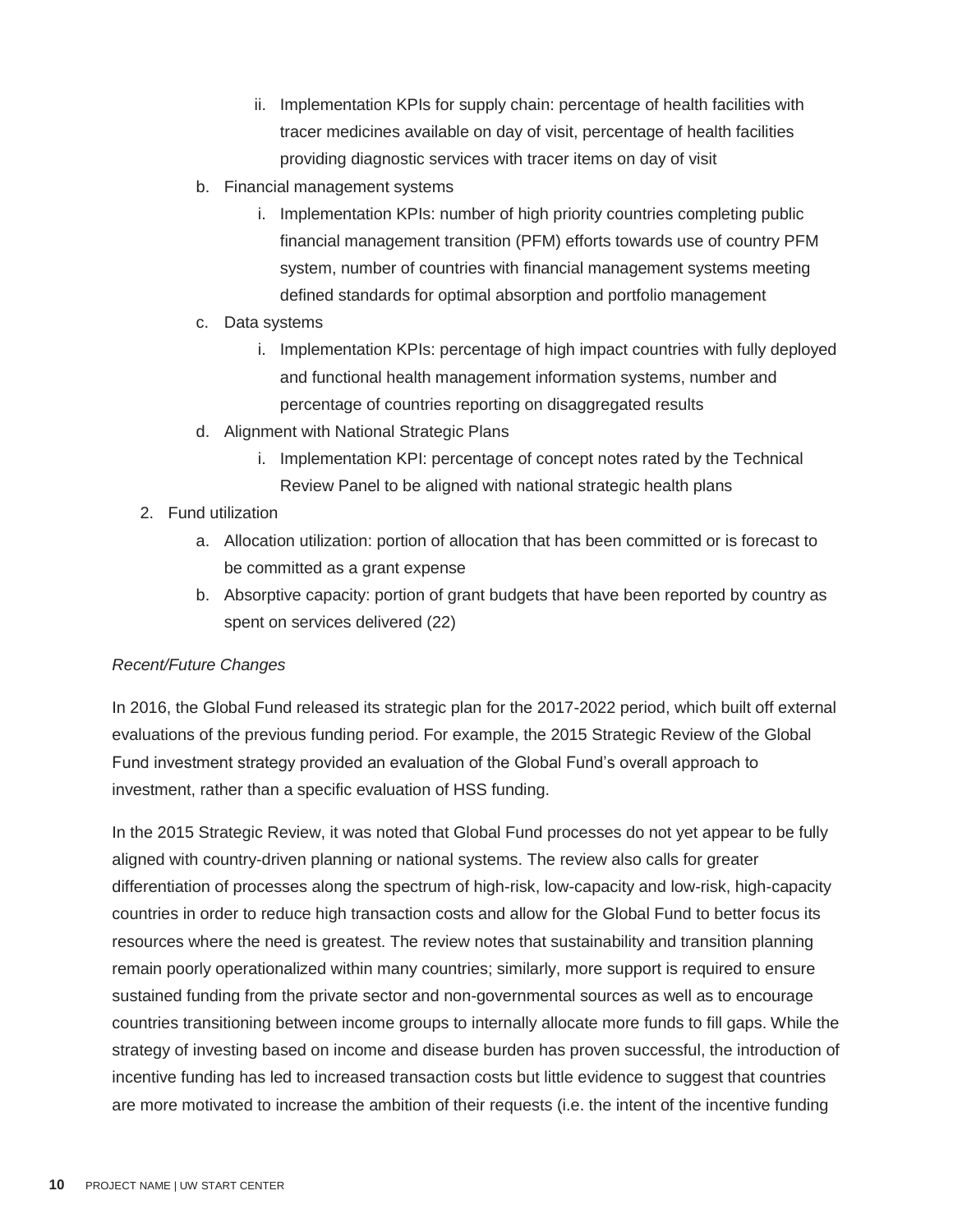strategy). Moving forward, better financial expenditure data and tracking as well as program monitoring data and surveillance will be necessary for future evaluations. The 2015 Strategic Review recommended that the Global Fund focus on improving the strategic focus and sustainability of investments, prioritizing national ownership and differentiation of processes based on country context, promoting health systems-oriented investments to contribute to national universal health coverage, continuing to leverage partnerships, and investing in improved data quality for key inputs. (23)

A 2015 Thematic Review of HSS efforts identified lack of harmonization and coordination of investments with national priorities and lack of identifying, coordinating, and evaluating TA needs and provision as challenges to be addressed for the 2017-2022 strategy. (24)

The 2017-2022 strategy appears to directly address the feedback from these evaluations.

#### **CATALYTIC INVESTMENTS**

#### *Purpose*

Catalytic investments are a portion of funding for Global Fund-supported programs, activities, and strategic investments that are not adequately accommodated through country allocations but that are essential to achieve the aims of the Global Fund Strategy 2017-2022 and global partner plans. (25)

#### *Guidelines, Program Elements and Scope*

Catalytic investments comprise three funding mechanisms:

- 1. Matching funds (US\$346 million)
	- a. Matching funds are designed to inspire innovation and ambitious approaches driven by evidence in order to maximize impact in one of six strategic priority areas. Two of these areas are related explicitly to RSSH: integrated service delivery and health workforce; and data systems, data generation, and data use. Of the approximately US\$313 million set aside for matching funds during the 2017-2019 funding cycle, around US\$47 million was made available for these RSSH strategic areas across 19 of the 38 eligible countries.
- 2. Multi-country approaches (US\$260 million)
	- a. Multi-country funding is allocated based on strategic priorities for each of the three Global Fund diseases; it is not explicitly clear what portion, if any, is reserved for RSSH.
- 3. Strategic initiatives (US\$194 million)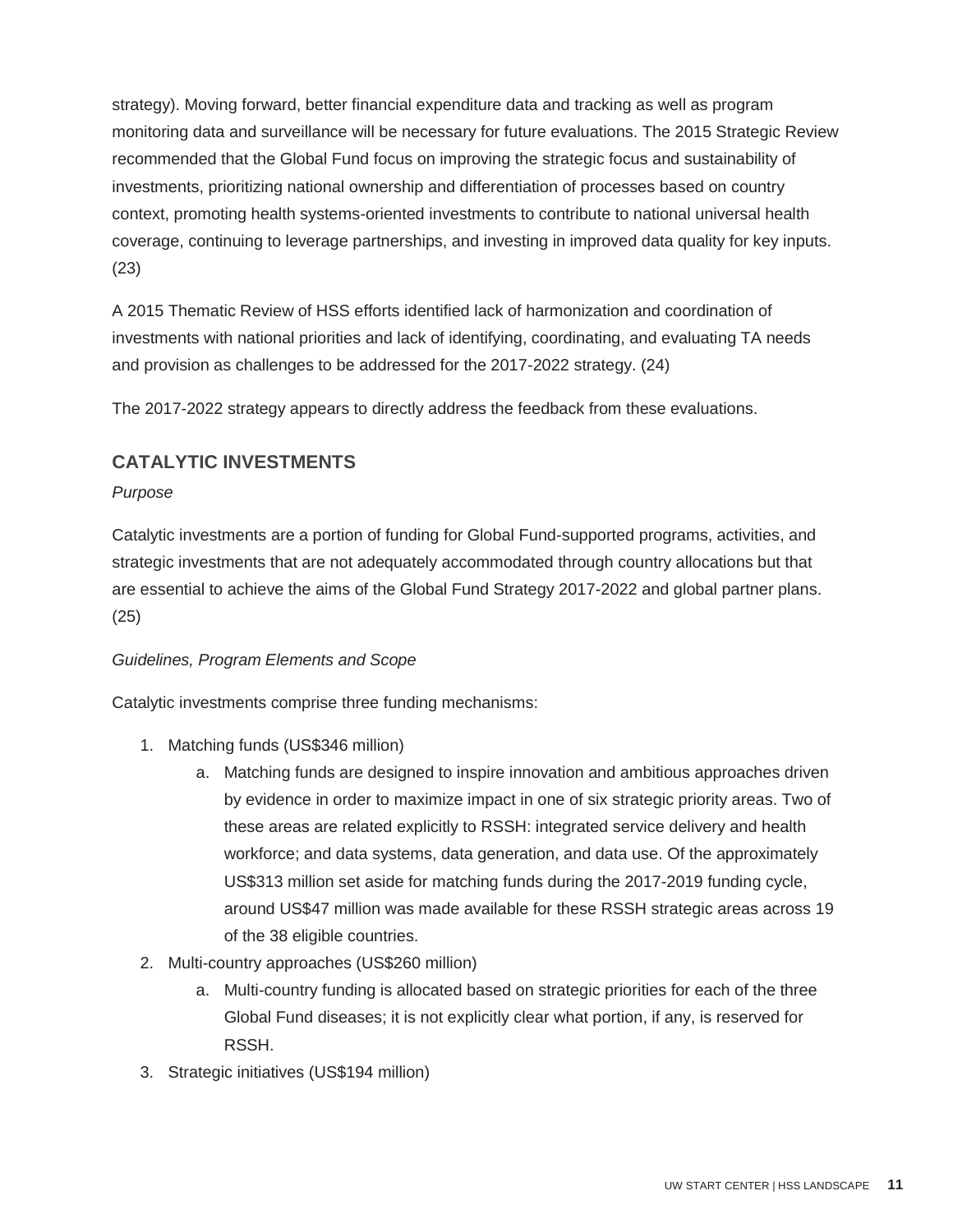a. Eleven strategic priorities have been identified by the Global Fund as necessary to support the success of country allocations, but that cannot be funded by country grants alone. Two of these strategic priorities are explicitly related to RSSH: technical support, South to South, peer review and learning; and data systems, generation and use for programmatic actions and quality improvements. Further, a third strategic priority is procurement and supply management, which aligns with the objectives laid out for RSSH in the 2017-2022 strategic plan. A total of US\$88 million is available for these three strategic priorities. (25)

#### *Type of Funding*

Matching funds are allocated directly to countries; strategic initiatives funds are allocated to countries or external partners, where appropriate. (26)

#### *Funding Level and Allocation*

A total of US\$800 million in catalytic investments are available for the 2017-2019 funding cycle. A total of US\$135 million is specifically allocated for HSS initiatives across the matching funds and strategic initiatives; it is not clear what portion of the US\$260 million reserved for multi-country approaches is dedicated to HSS. (25)

#### *Country Eligibility*

The Global Fund has pre-identified 38 countries that are eligible for matching fund allocations, though it is not clear how these countries were determined. In order to receive the funds, an applicant must demonstrate an increase in the allocation amount designated to the relevant catalytic investment priority area(s) from the previous funding cycle as well as an increase in programmatic targets and coverage as a result of the matching funds. (25)

#### *Utilization*

Utilization data is not publicly available for catalytic investments.

#### *Tracked Metrics*

Tracked metrics and performance indicators are not publicly available for catalytic investments.

#### *Recent/Future Changes*

Catalytic investments were introduced as a funding mechanism in 2016 along with the 2017-2022 strategic plan and therefore are relatively new. (26) No evaluations of catalytic investments have been completed or published.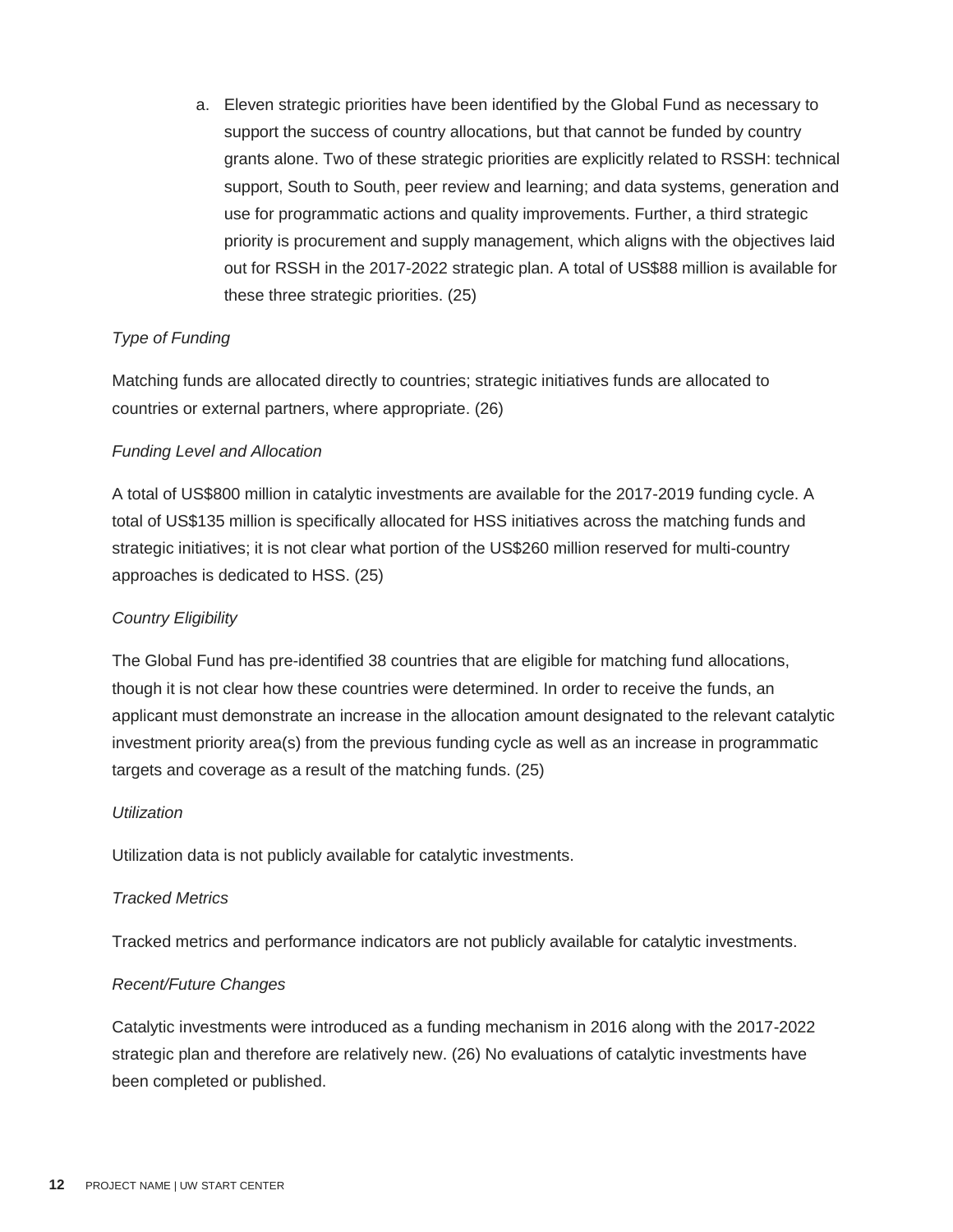# **World Bank**

### OVERALL STRATEGIC APPROACH

The World Bank defines Health Systems Strengthening as "the combination of resources, organization, financing, and management that culminate in the delivery of health services to the population." Current strategies include the use of the Global Financial Facility and the UHC2030 campaign. (27)

### HSS SUPPORT PROVIDED

Commitment to achieve Universal Health Coverage (UHC) through support to clients focusing on three areas: effective health service delivery, protection against financial risk, and mobilizing the efforts of other sectors to improve health and nutrition outcomes. A global monitoring report will be released every two years focusing on UHC. (28, 29, 52) Financial support is provided through the International Development Association and the International Bank for Reconstruction and Development.

#### **INTERNATIONAL DEVELOPMENT ASSOCIATION**

#### *Purpose*

The International Development Association (IDA) provides personalized support to low-income countries which lack the creditworthiness to apply to the International Bank for Reconstruction and Development (IBRD). IDA programs support primary education, basic health services, clean water and improved sanitation, environmental safeguards, improved infrastructure, and strengthened institutions. (30) The IDA is a long-time investor in infrastructure/health systems strengthening. (31)

#### *Guidelines, Program Elements and Scope*

As of 2014, a Systematic Country Diagnostic (SCD) is performed before a Country Partnership Framework is developed. The SCD is a data-informed exercise that frames the challenges the country faces with respect to meeting the World Bank Group's (WBG) goals of poverty reduction, inclusion, and sustainability. It will identify a set of priorities or focal areas for the country in their work to meet these goals. (28,32)

Following the SCD, a Country Partnership Framework (CPF) is completed, outlining the developmental objectives that WBG interventions expect to help the country achieve. (33) The CPF is the central tool to review and guide the WBG's country programs and gauge their effectiveness. The WBG works with country governments and key stakeholders (including private sector) to draw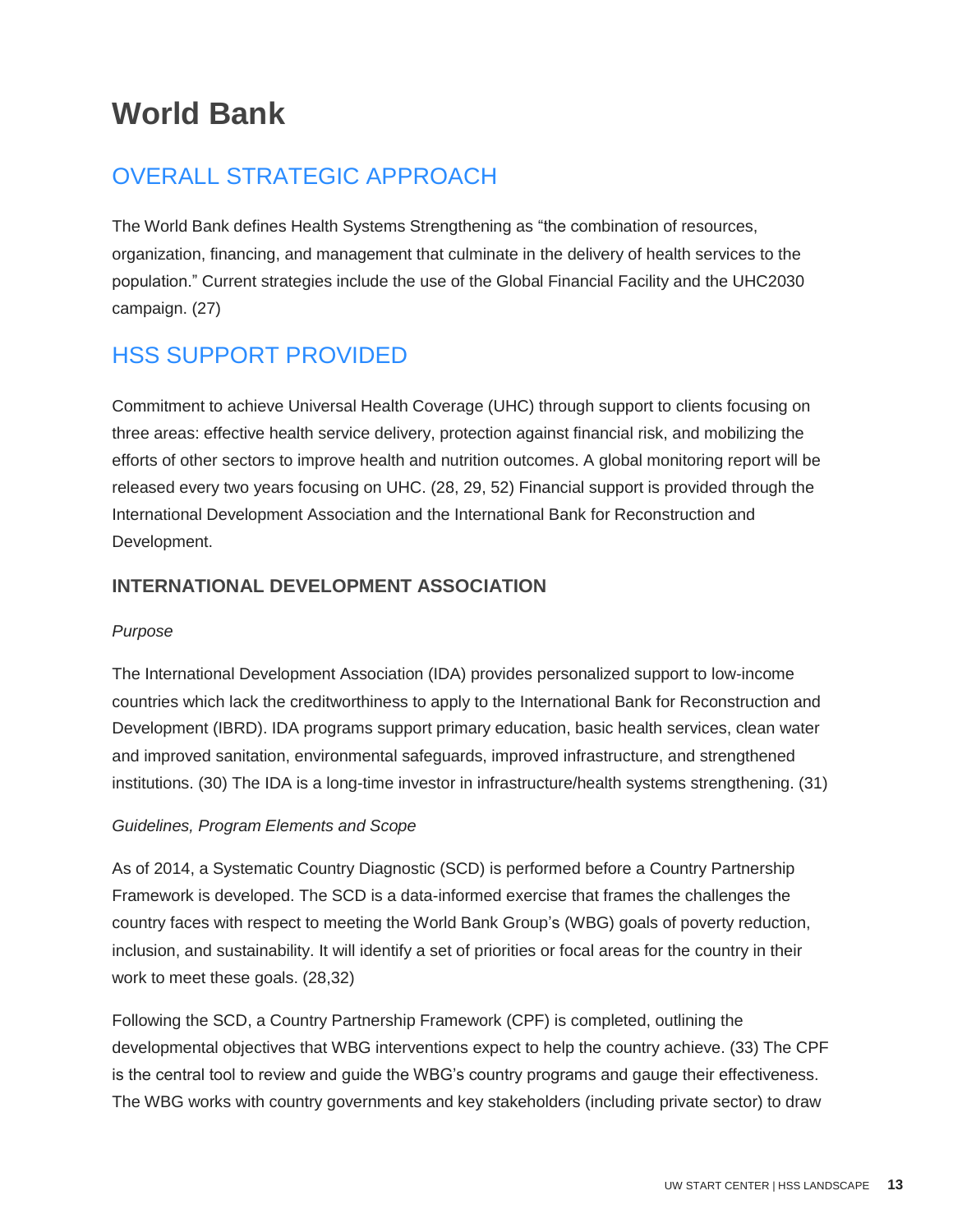on findings in the SCD and WBG's comparative advantages to determine CPF objectives. Afterward, a flexible program of engagement is established to support achieving these objectives. (34)

As of FY18, SCDs had been completed in 62 countries and CFPs in 46. (28)

#### *Type of Funding*

Funds are allocated in relation to countries' income levels and success in managing their economies and ongoing IDA projects. Lending terms are concessional, meaning that credits carry no or low interest. Those at high risk of debt distress receive 100% of assistance in the form of grants while those with a medium risk receive 50% in grants. (30)

#### *Funding Level and Allocation*

For FY17, the IDA's allocations totaled SDR 9,286 million (US\$13,056 million) to 74 countries and 6 regions. This was broken down into SDR 295.2 million (US\$415.0 million) in grants, SDR 1,071 million (US\$1,505.8 million) in variable credits, and SDR 25.2 million (US\$35.4 million) in hard credits in addition to SDR 444.5 million (US\$625.0 million) in regional programs. (35)

Data for the first 9 months of FY18 are available in the World Bank document archive. (36) Additionally, a graphical breakdown of IBRD vs. IDA funding can be seen on the WBG financing website. (48)

#### *Country Eligibility*

Countries below the established threshold of a Gross National Income per capita (GNI) of US\$1,165 (2018) are eligible for IDA financing, as well as certain countries without sufficient creditworthiness to apply for IBRD funds. Countries below the GNI threshold but with sufficient creditworthiness may receive blended financing from both IDA and IBRD. Currently, 75 countries receive IDA support: 59 from IDA alone and 16 from both IDA and IBRD. Countries may also "graduate" and receive further transitional funding while moving toward IBRD-only financing. Finally, some small island nations of under 1.5 million inhabitants who are over the GNI threshold may receive waivers to remain eligible for IDA funding due to size/geographic vulnerabilities and lack of other financing/creditworthiness options. (37)

#### *Utilization*

Countries are pre-determined to be eligible for IDA/IBRD financing and apply for funds on a projectby-project basis depending on program guidelines.

Data on number of country applications and percentage accepted or rejected is not readily available.

#### *Tracked Metrics*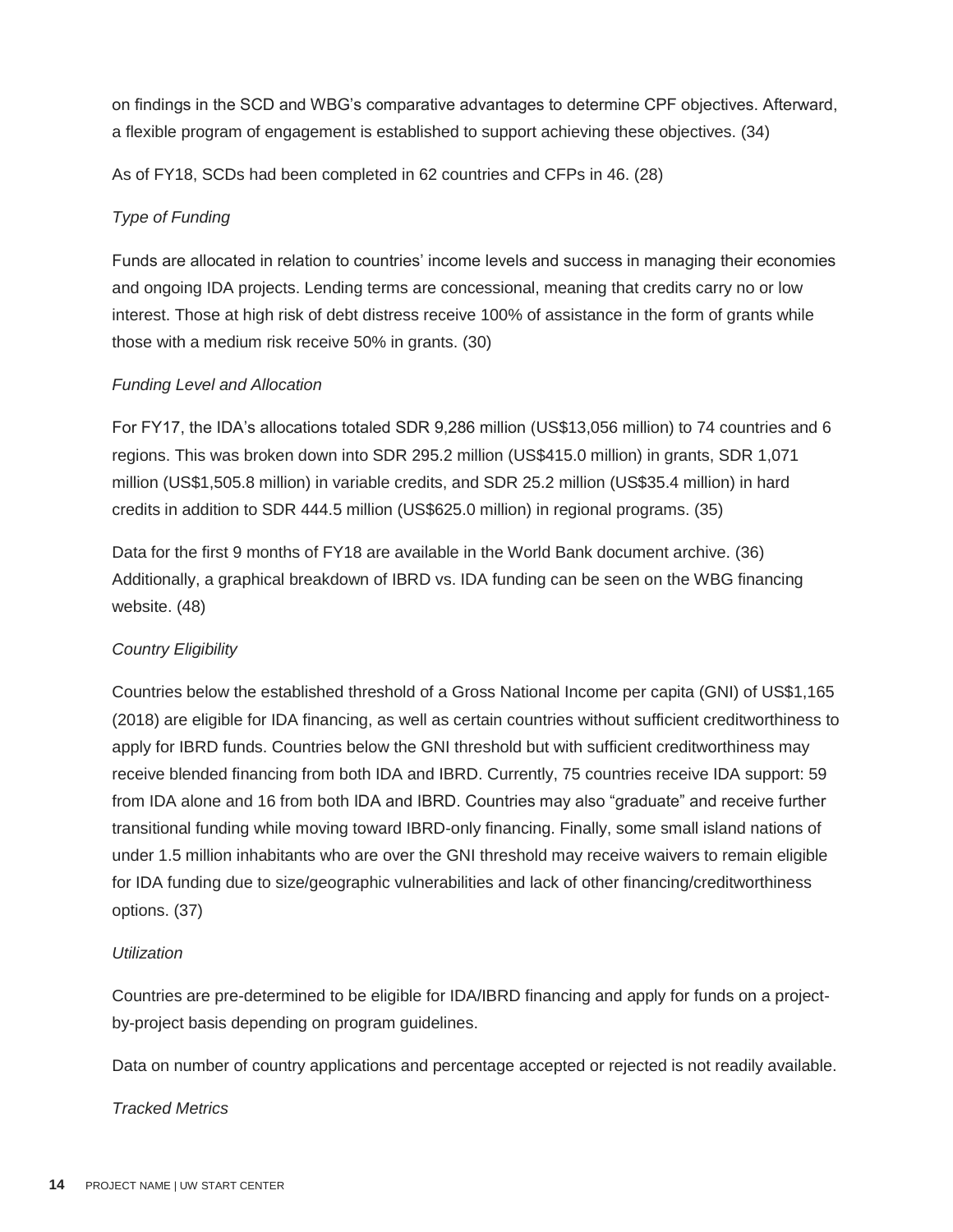The IDA uses a four-tiered results and accountability system: (38)

1) Long-term broad developmental outcomes in IDA-eligible countries in which WBG operates,

not necessarily due to IDA but the overall efforts of all stakeholders involved

- a. Poverty eradication and shared prosperity
- b. Inclusive growth and private-sector development
- c. Governance and institutional development
- d. Infrastructure
- e. Gender equality and human development
- f. Climate change and environment
- 2) Similar metrics in IDA countries, including outcomes of IDA's Countries Strategies Completion Reports
- 3) Operational effectiveness of IDA's products
- 4) IDA's organizational effectiveness, efficiency, and value for money

#### **INTERNATIONAL BANK FOR RECONSTRUCTION AND DEVELOPMENT**

#### *Purpose*

The IBRD is the largest development bank in the world and supports the WBG's mission by providing loans and other financial products as well as advisory services to middle-income and certain creditworthy low-income countries. (39)

*Guidelines, Program Elements and Scope*

See IDA above.

*Type of Funding*

IBRD provides loans, guarantees, and risk management products. (39)

#### *Funding Level and Allocation*

For FY17, IBRD had US\$23,000 million in loan commitments (for 133 projects) and US\$9,000 million in net loan disbursements. Net loans outstanding rose from US\$168,000 million in FY16 to US\$177,000 million in FY17. (40)

Data for the first 9 months of FY18 is available at: (37)

A breakdown of IBRD vs. IDA funding can be seen graphically on the WBG financing website. (53)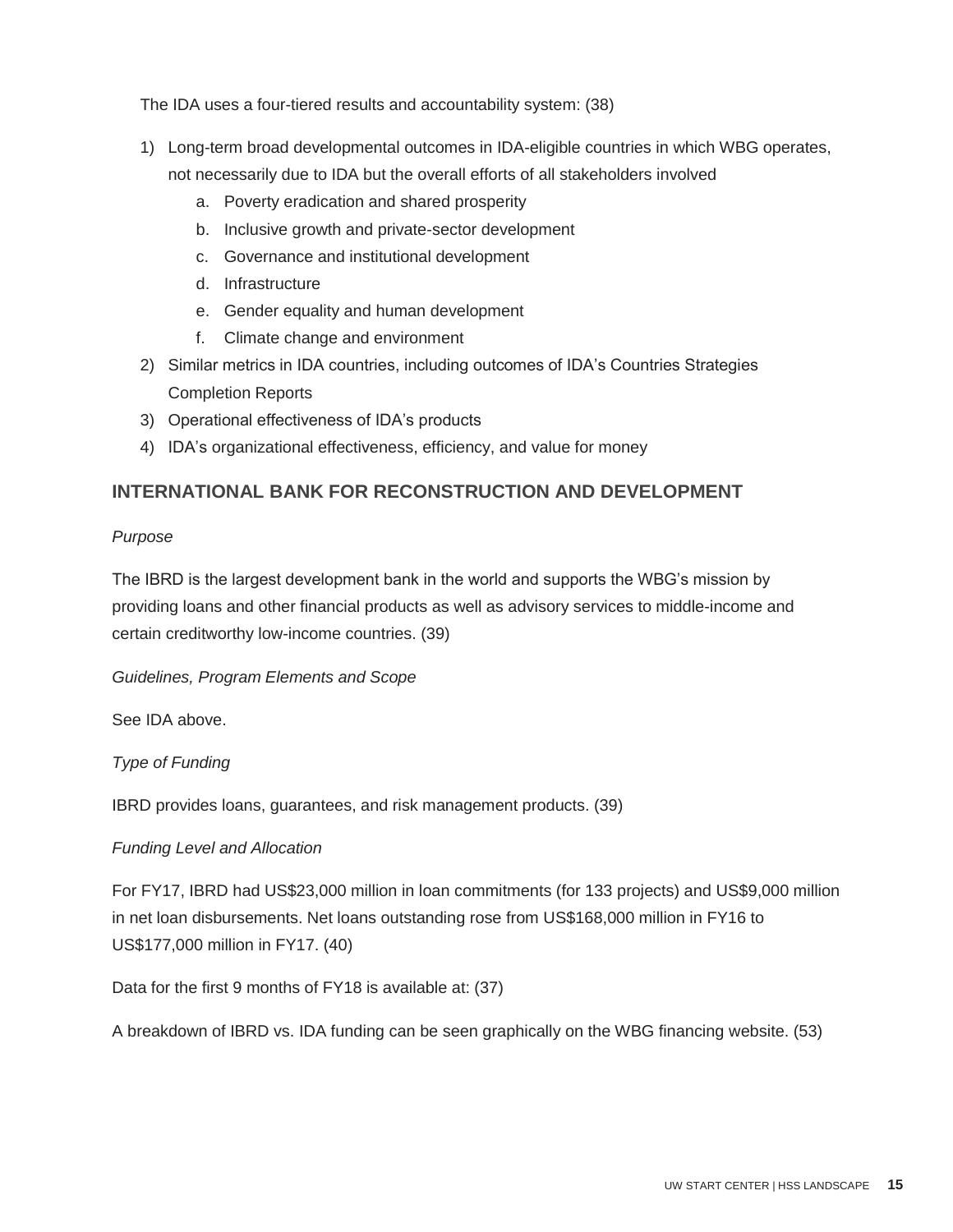Additionally, IBRD provides knowledge and technical services with specific focus on assisting lowermiddle-income countries as they climb the economic ladder and graduate from IDA to become IBRD clients. (39)

#### *Country Eligibility*

IBRD supports middle-income countries, with a GNI of between US\$1,165 and US\$6,895 as well as low-income countries with sufficient creditworthiness. At a per-capita income of US\$6,895, a country is eligible to initiate the IBRD graduation process. (41)

#### *Utilization*

Countries are pre-determined to be eligible for IDA/IBRD financing and apply for funds on a projectby-project basis depending on program guidelines.

Data on number of country applications and percentage accepted or rejected is not readily available.

#### *Tracked Metrics*

Metrics for each project is outlined by a CFP.

#### **GLOBAL FINANCING FACILITY (GFF)**

#### *Purpose*

The Global Financing Facility creates a partnership to support governments and additional stakeholders in coming together to fund and write an Investment Case (IC), which includes a welldeveloped set of priorities regarding reproductive, maternal, child, and adolescent health. This country-led plan, pointing to high-impact investments in historically under-funded areas, will be used to generate further income from the World Bank and other sources and will contribute to both improving the health of women, children, and adolescents and strengthening the health systems required to deliver these interventions at scale. (42)

#### *Guidelines, Program Elements and Scope*

There is no standalone application process. GFF countries are pre-selected according to need, willingness to accept and allocate IDA resources, and interest in learning about the GFF model. A set of guidelines was developed by investors in 2016 to guide future eligibility for new countries. Once a country is selected, the amount of grant money they receive is negotiated with the country government. (43) Amount is based on three criteria: need, population, and income. Low scoring countries may get US\$10-20 million while higher scoring countries may receive US\$40-50 million over three to five years. (44)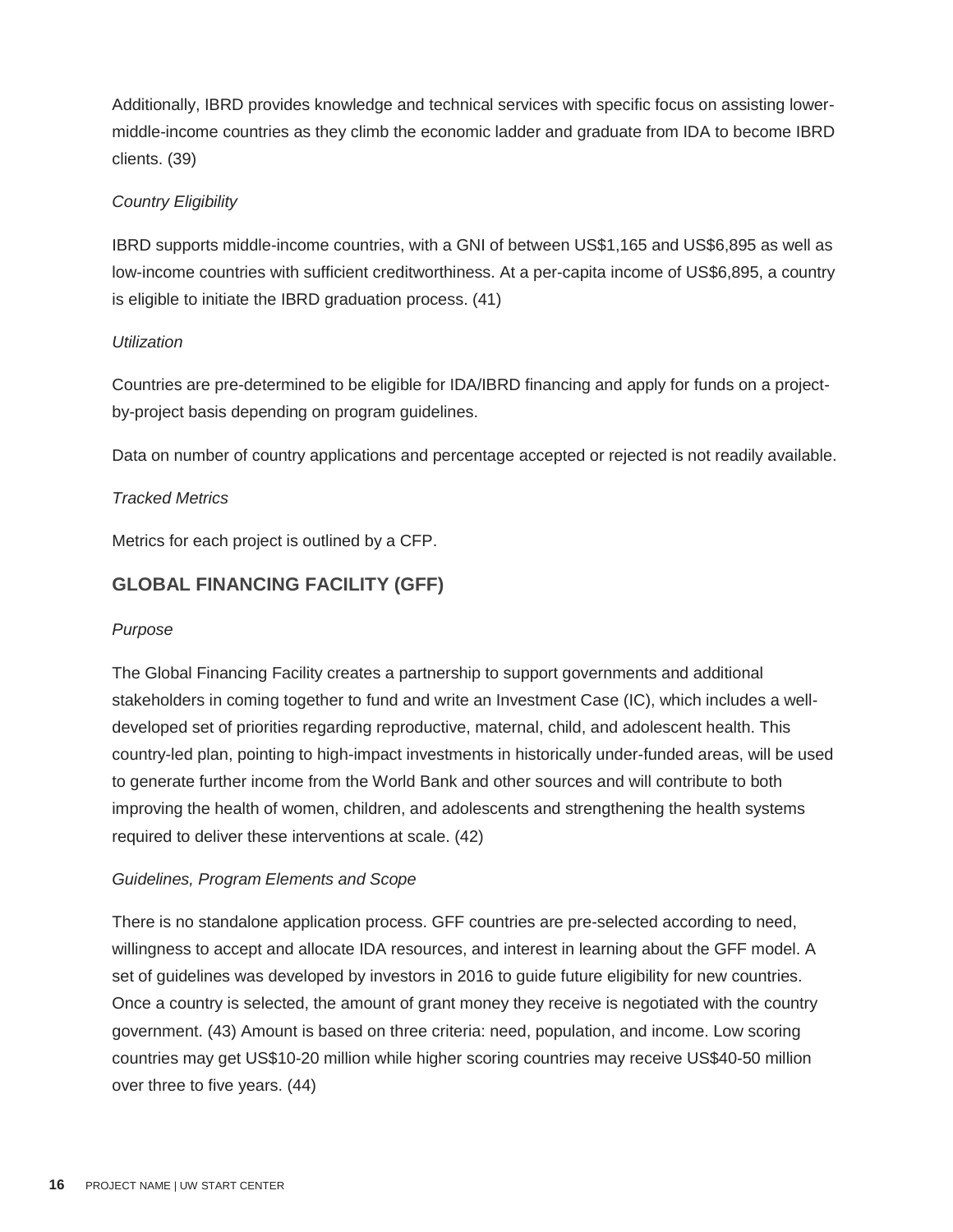The GFF provides trust fund grants and technical assistance to countries, enabling them to create an Investment Case, which will be used to increase domestic spending and secure funding from IDA/IBRD and other external sources.

Investment Cases should consider and appropriately balance between maternal and child healthspecific interventions and HSS approaches (45). Inefficiencies and bottlenecks in health system should be identified in the Investment Case, which should also include proposals to fix them. (46) Such bottlenecks may be in governance, in the health workforce, in the financing operations, in supply chain management, or in information systems, including civil registration and vital statistics. (42)

The GFF promotes a particular focus on Civil Registration and Vital Statistics (CRVS), which are lacking in many LMIC settings. GFF encourages the inclusion in ICs of strengthened CRVS systems, currently implemented/planned by 9 countries. (42) Countries that include CRVS improvements in their IC and allocate IDA/IBRD funding to CRVS are eligible for up to US\$10 million in additional resources from the GFF Trust Fund. Another focus is equity, in that each IC is developed based on detailed and disaggregated data, leading to targeted interventions focusing on regions or populations that have the worst health indicators. (43)

An extensive list of recent Investment Case priorities can be found in the 2017-2018 GFF Annual Report. (42)

#### *Type of Funding*

The GFF isn't a fund, but rather a "mechanism" that uses modest amounts of grants to bring programs to scale and leverage exponentially greater resources (47)

The GFF Trust Fund is a catalyst for financing the Investment Case (42). It includes flexible financing for the IC prep work and technical assistance to identify priorities, bring together stakeholders, and address bottlenecks. (48) In addition to supporting countries in developing health financing strategies, GFF provides technical assistance to evaluate fiscal space for health and support dialogue between Ministry of Health and Ministry of Finance. (42) After the IC is developed, GFF supports country governments to use grant money "catalytically" to leverage funds to finance HSS and other targets related to reproductive, maternal, and child health. (43)

The GFF Trust Fund also makes grants complementary to IDA or IBRD financing to address key priorities. (43)

*Country Eligibility*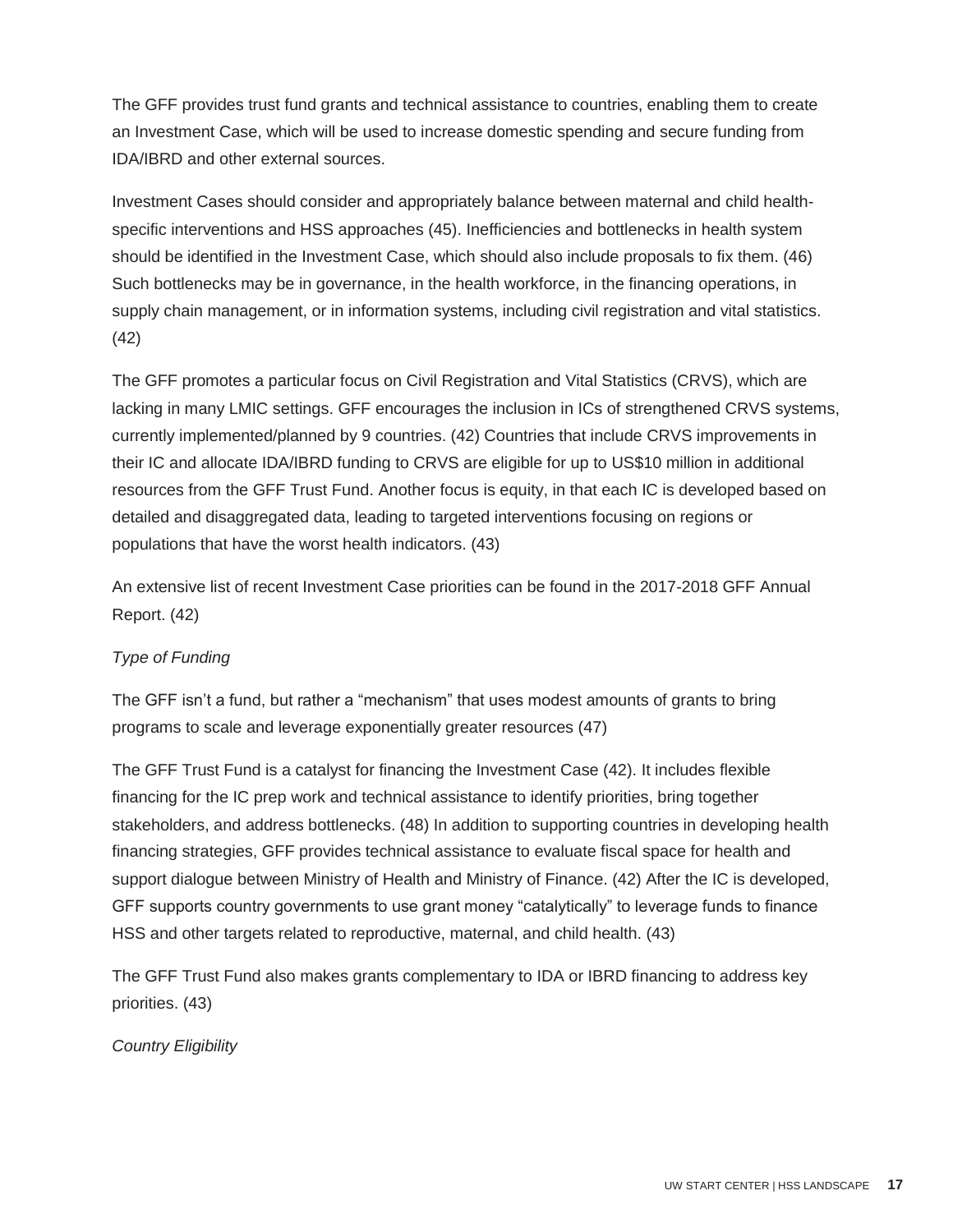Countries are pre-determined to be eligible to receive GFF support and were originally determined by the Countdown to 2015 initiative. They include 63 countries that face high burdens relating to reproductive, maternal, newborn, child, and adolescent health and that the World Bank has classified as low- or low-middle income. An additional 4 countries were added in 2017 secondary to the Countdown to 2030. (49) The GFF is currently funding ICs in 26 countries. (43)

#### *Utilization*

As of mid-2018, GFF Trust Fund contributions total of US\$807 million, including US\$620 million in commitments to 31 projects in 26 countries. IDA and IBRD commitments secondary to GFF ICs total US\$3.9 billion. The current ratio of GFF Trust Fund grants to total funding is 1 to 7.3, indicating the ability of the GFF mechanism to leverage larger sums of funds from other sources. (42)

#### *Tracked Metrics*

Core impact indicators: (42)

- 1) Maternal mortality ratio
- 2) Under-5 mortality rate
- 3) Newborn mortality rate
- 4) Adolescent birth rate
- 5) Birth spacing (proportion of the most recent children age 0-23 months who were born less than 24 months after preceding birth)
- 6) Prevalence of stunting among children under 5
- 7) Prevalence of moderate to severe wasting among children under 5
- 8) Proportion of children who are developmentally on track (when the definition of this indicator has achieved global consensus)

Core health financing impact indicators:

- 1) Health expenditure per capita financed from domestic sources
- 2) Ratio of government health expenditure to total government expenditures
- 3) Percent of current health expenditures on primary/outpatient health care
- 4) Incidence of catastrophic and impoverishing health expenditures

#### *Country Process Example*

The GFF was launched in the Democratic Republic of Congo (DRC) in April, 2015. Key stakeholders were brought together, including multiple Ministries of the DRC government, Civil Society Organization (CSO) representatives, and development partners. Using the GFF platform, an Investment Case regarding reproductive, maternal, child, and adolescent health was created,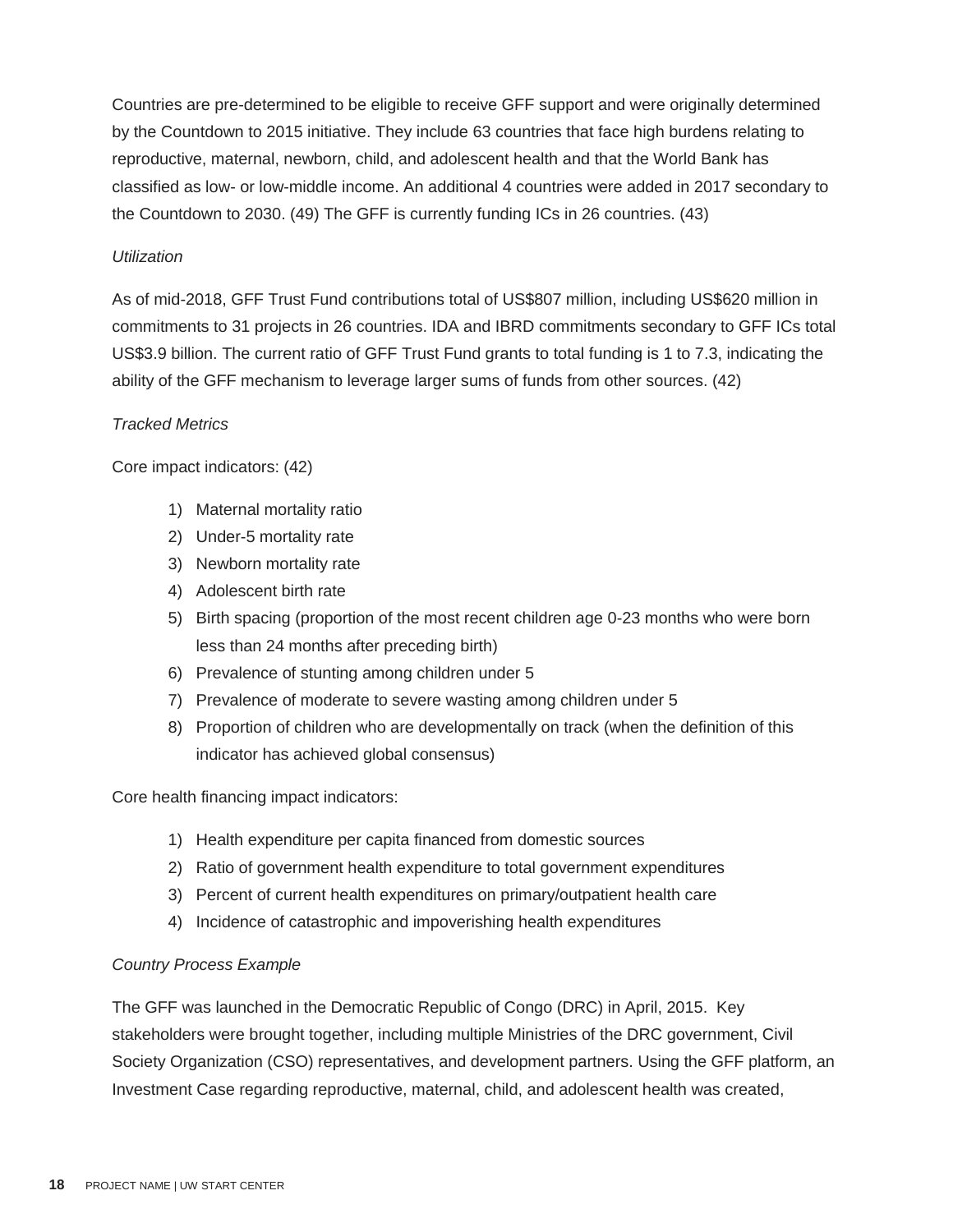prioritizing interventions from the DRC's National Strategic Development Plan. To create the IC, the Ministry of Health worked with CSOs to define health priorities, UNICEF analyzed health system bottlenecks, and WHO assisted in the costing process. The GFF secretariat supported a resource mapping exercise in conjunction with the DRC government and donors. This process highlights the inclusive nature of the GFF platform and ability to coordinate bringing multiple actors to the table. (42)

#### *Recent/Future Changes*

The World Bank's approach has shifted from population control (1970's) to primary health care direct lending (1980-1986, after Alma-Ata) to health reform (1987-1996) to enhancement of health care systems (1997-2007) to a health systems approach (2007-present). From 1997, the World Bank has attempted to include more stakeholders in a "sector-wide" approach, as well as develop more flexible forms of financing, leading to the creation of the GFF. Challenges the WB has attempted to overcome include a historical diminishment of state actors in favor of the private sector and the tension between creating new markets and the idea of Universal Health Coverage as a human right (i.e. not profit-driven). (27)

In a recent (2014) shift in culture, the World Bank is transitioning from a "project-based" mentality to a culture of supporting countries in customizable ways to tackle their own unique problems while keeping in mind WBG's two goals of reducing extreme poverty and promoting shared prosperity. Additionally, there is a focus on evidence-based solutions and sharing knowledge across sectors and regions; a sort of unofficial implementation science or "Science of Delivery". This shift in strategy included the introduction of the Systematic Country Diagnostic, the Country Partnership Framework, and Performance and Learning Reviews, which seek to identify unique problems, develop a framework and metrics for solving them, and review lessons learned and share new knowledge, respectively. (50)

Further, there has been a recognition of the need to be more flexible and quicker when working within and across agencies. IDA and IBRD have been criticized for long lead times and bureaucratic red tape, delays which stifle demand and prevent the WBG from applying knowledge to the ground in a timely manner. (50)

Focus on Universal Health Coverage, Universal Social Protection, Sustainable Urbanization, and IDA initiatives such as supporting 25 countries in creating a pandemic emergency plan indicate possible shift toward investing in long-term "preventative" measures to increase social safety nets and firm up "fragile" health systems with respect to potential emergencies (i.e. Ebola). (51)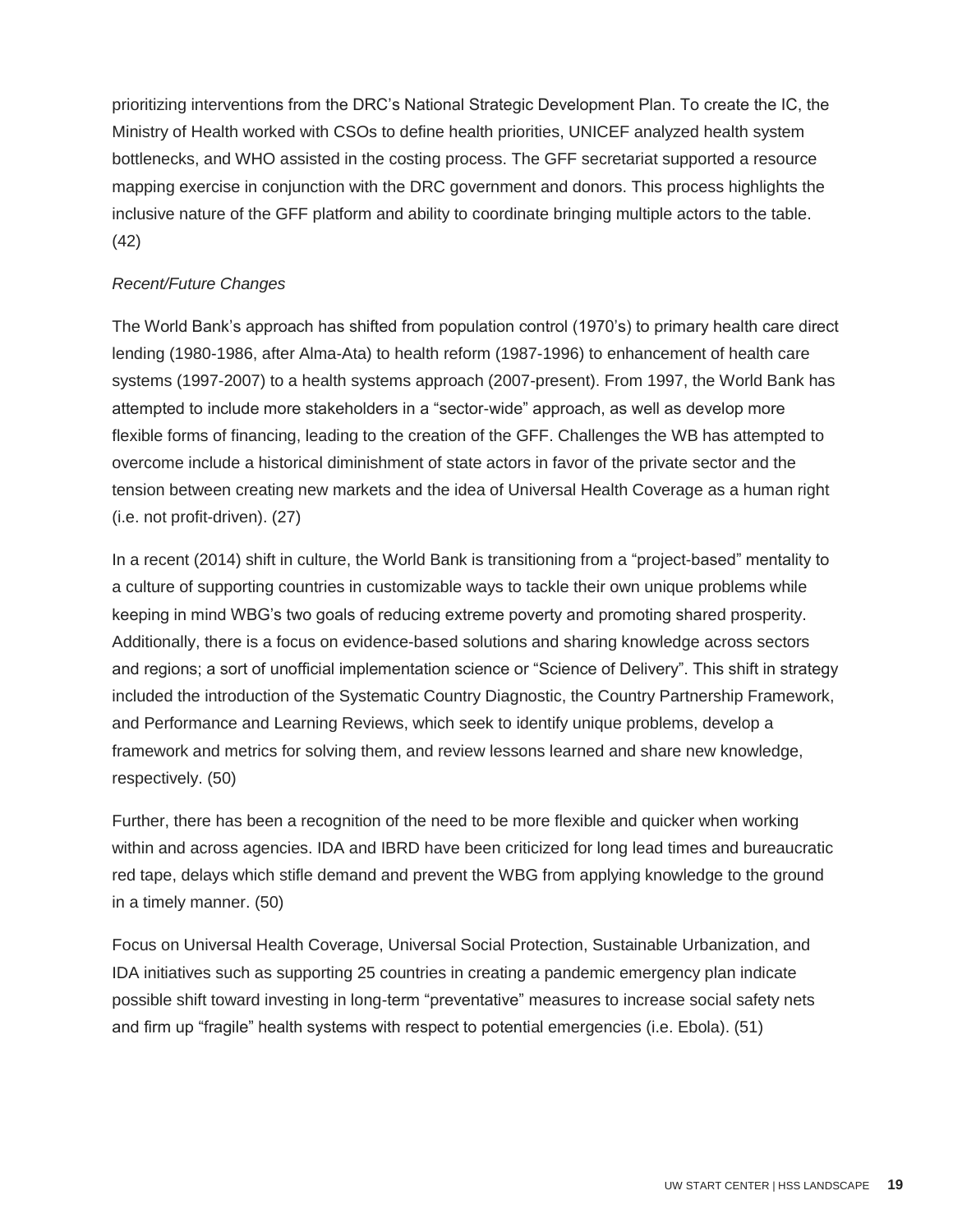# Organization Comparison

# HSS SUPPORT PROVIDED

#### **SIMILARITIES**

- Global Fund, World Bank, and Gavi all:
	- o Emphasize leadership of Ministry of Health
	- o Have pre-approved list of countries eligible for support
	- o Use GNI for at least part of their eligibility calculation
	- o Engage CSOs and other local partners
	- o Engage WHO and UNICEF for technical assistance.
- For Gavi and World Bank funding, the specific funding windows a given country qualities for can change over time, depending on their categorization within the organization.

#### **DIFFERENCES**

- Gavi and Global Fund seems to be more directly focusing on HSS than World Bank.
- GFF supports countries to create an investment case and, subsequently, bring in more money (catalytic investment). Global Fund, Gavi, and World Bank support countries until they can self-finance (or become ineligible for support).
- World Bank seems to place greater emphasis on results and lessons learned and encourages dialogue between Ministry of Health and Ministry of Finance.
- World Bank and Gavi are using performance-based financing as part of their HSS approach while Global Fund is not.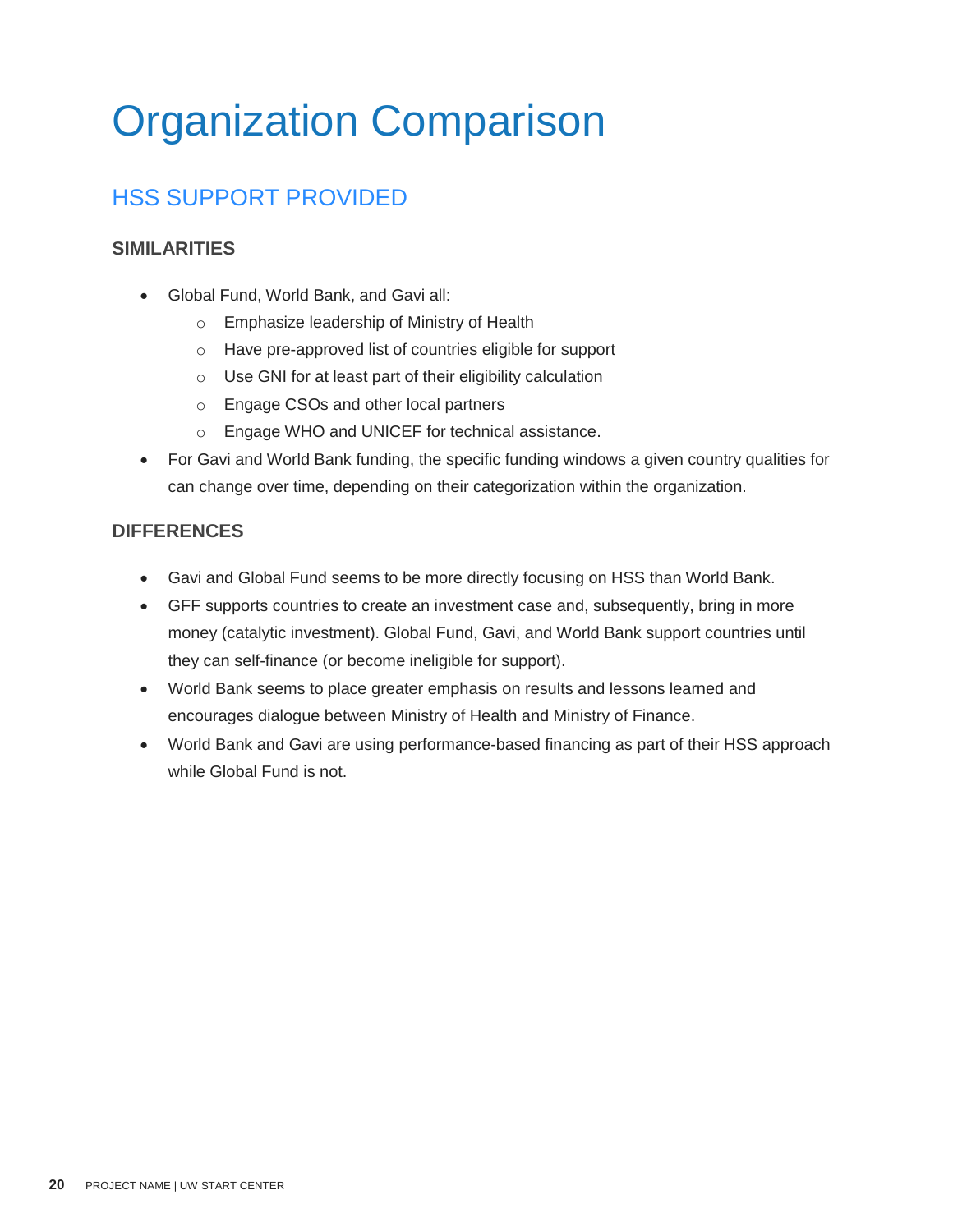# **References**

- 1. Gavi, the Vaccine Alliance. 2016-2020 Strategy. Accessed: 27 July 2018. Available from: <https://www.gavi.org/about/strategy/phase-iv-2016-20/>
- 2. Gavi, the Vaccine Alliance. How Gavi Support Works. 2017. PowerPoint.
- 3. Gavi, the Vaccine Alliance. Health System and Immunization Strengthening (HSIS) Support Framework. 2016. Accessed: 27 July 2018. Available from: [https://www.gavi.org/about/programme-policies/health-system-and-immunisation](https://www.gavi.org/about/programme-policies/health-system-and-immunisation-strengthening-support-framework/)[strengthening-support-framework/](https://www.gavi.org/about/programme-policies/health-system-and-immunisation-strengthening-support-framework/)
- 4. Gavi. Channeling of HSIS Funds through Partners. PowerPoint. 2017.
- 5. Gavi, the Vaccine Alliance. Performance Based Funding for Health System Strengthening Cash Support. 2014.
- 6. Gavi, the Vaccine Alliance. How to Request New Gavi Support. 2018.
- 7. Yamey G and Schaferhoff M. Review of Gavi's Performance-Based Funding (PBF) Component of its Health System Strengthening (HSS) Support – First draft. 2018
- 8. Deloitte. Baseline Assessment Report: Evaluation of the Technical Assistance Provided through the Gavi Partners' Engagement Framework. 2017.
- 9. Gavi, The Vaccine Alliance. Targeted Country Assistance. 2018. Accessed: 27 July 2018. Available from:<https://www.gavi.org/support/pef/targeted-country-assistance/>
- 10. Gavi, the Vaccine Alliance. How We Work Together. 2018.
- 11. Gavi, the Vaccine Alliance. Application Guidelines: Gavi's Support to Countries. 2018.
- 12. Gavi., the Vaccine Alliance. Gavi Overview and CCEOP Status Update. 2018. PowerPoint.
- 13. The Global Fund to Fight AIDS, Tuberculosis, and Malaria. The Global Fund Strategy 2017- 2022: Investing to end epidemics. April 2016. Accessed: 29 July 2018. Available from: [https://www.theglobalfund.org/media/2531/core\\_globalfundstrategy2017-](https://www.theglobalfund.org/media/2531/core_globalfundstrategy2017-2022_strategy_en.pdf?u=636486807150000000) [2022\\_strategy\\_en.pdf?u=636486807150000000](https://www.theglobalfund.org/media/2531/core_globalfundstrategy2017-2022_strategy_en.pdf?u=636486807150000000)
- 14. The Global Fund to Fight AIDS, Tuberculosis, and Malaria. Focus On: Building Resilient and Sustainable Systems for Health. February 2018. Accessed: 29 July 2018. Available from: [https://www.theglobalfund.org/media/1309/publication\\_rssh\\_focuson\\_en.pdf](https://www.theglobalfund.org/media/1309/publication_rssh_focuson_en.pdf)
- 15. The Global Fund to Fight AIDS, Tuberculosis, and Malaria. Building Resilient and Sustainable Systems for Health through Global Fund Investments: Information Note. May 2017. Accessed: 29 July 2018. Available from: [https://www.theglobalfund.org/media/4759/core\\_resilientsustainablesystemsforhealth\\_infonot](https://www.theglobalfund.org/media/4759/core_resilientsustainablesystemsforhealth_infonote_en.pdf) [e\\_en.pdf](https://www.theglobalfund.org/media/4759/core_resilientsustainablesystemsforhealth_infonote_en.pdf)
- 16. The Global Fund to Fight AIDS, Tuberculosis, and Malaria. Funding Process & Steps: Co-Financing. Accessed: 29 July 2018. Available from: <https://www.theglobalfund.org/en/funding-model/funding-process-steps/co-financing/>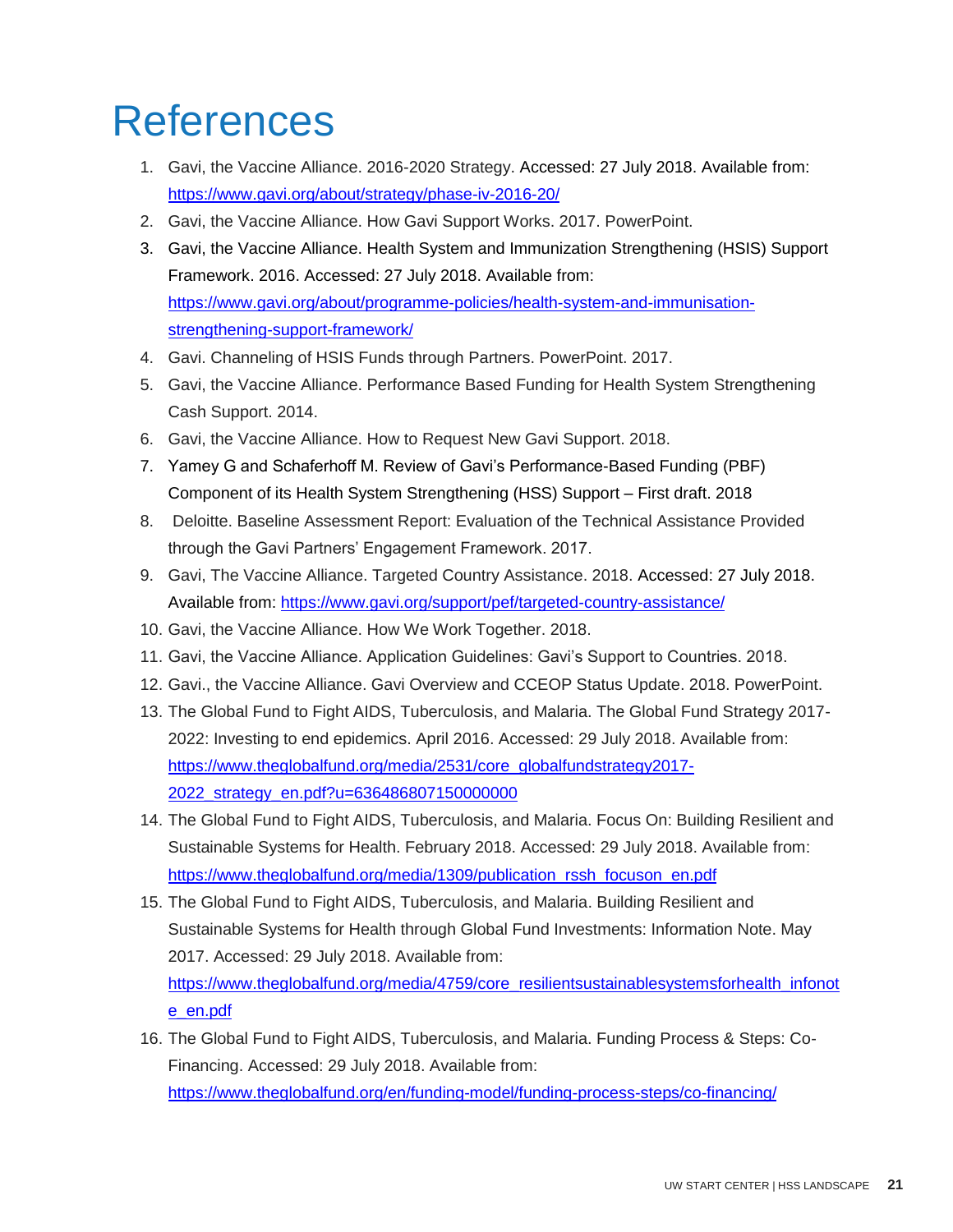- 17. The Global Fund to Fight AIDS, Tuberculosis, and Malaria. Grant Portfolio: Find a Grant. 2018 Accessed: 29 July 2018. Available from:<https://www.theglobalfund.org/en/portfolio/find/>
- 18. The Global Fund to Fight AIDS, Tuberculosis, and Malaria. Building Resilient and Sustainable Systems for Health: Fact Sheet. November 2016. Accessed: 29 July 2018. Available from:

[https://www.theglobalfund.org/media/1546/rssh\\_buildingresilientandsustainablesystemsforhe](https://www.theglobalfund.org/media/1546/rssh_buildingresilientandsustainablesystemsforhealth_factsheet_en.pdf?u=636679305370000000) [alth\\_factsheet\\_en.pdf?u=636679305370000000](https://www.theglobalfund.org/media/1546/rssh_buildingresilientandsustainablesystemsforhealth_factsheet_en.pdf?u=636679305370000000)

- 19. The Global Fund to Fight AIDS, Tuberculosis, and Malaria. Funding Model: Allocations. Accessed: 29 July 2018. Available from: [https://www.theglobalfund.org/en/funding](https://www.theglobalfund.org/en/funding-model/funding-process-steps/allocations/)[model/funding-process-steps/allocations/](https://www.theglobalfund.org/en/funding-model/funding-process-steps/allocations/)
- 20. The Global Fund to Fight AIDS, Tuberculosis, and Malaria. Eligibility List 2018. March 2018. Accessed: 29 July 2018. Available from: [https://www.theglobalfund.org/media/7214/core\\_eligiblecountries2018\\_list\\_en.pdf?u=636679](https://www.theglobalfund.org/media/7214/core_eligiblecountries2018_list_en.pdf?u=636679305940000000) [305940000000](https://www.theglobalfund.org/media/7214/core_eligiblecountries2018_list_en.pdf?u=636679305940000000)
- 21. The Global Fund to Fight AIDS, Tuberculosis, and Malaria. Funding Decisions. July 2018 Accessed: 29 July 2018. Available from:<https://www.theglobalfund.org/en/funding-decisions/>
- 22. The Global Fund to Fight AIDS, Tuberculosis, and Malaria. 35th Board Meeting: 2017-2022 Strategic KPI Framework for Board Approval. April 2016. Accessed: 29 July 2018. Available from: [https://www.theglobalfund.org/media/4231/bm35\\_07b-2017-](https://www.theglobalfund.org/media/4231/bm35_07b-2017-2022strategickeyperformanceindicator_framework_en.pdf?u=636488964270000000) [2022strategickeyperformanceindicator\\_framework\\_en.pdf?u=636488964270000000](https://www.theglobalfund.org/media/4231/bm35_07b-2017-2022strategickeyperformanceindicator_framework_en.pdf?u=636488964270000000)
- 23. The Global Fund to Fight AIDS, Tuberculosis, and Malaria. 34<sup>th</sup> Board Meeting: Strategic Review 2015. November 2015. Accessed 29 July 2018. Available from: [https://www.theglobalfund.org/media/2933/bm34\\_10](https://www.theglobalfund.org/media/2933/bm34_10-strategicreview2015_report_en.pdf?u=636488963970000000) [strategicreview2015\\_report\\_en.pdf?u=636488963970000000](https://www.theglobalfund.org/media/2933/bm34_10-strategicreview2015_report_en.pdf?u=636488963970000000)
- 24. Abejero N. The TERG recommends measures to enhance health systems strengthening. The Global Fund Observer. Dec 2015. Accessed: 29 July 2018. Available from: [http://www.aidspan.org/gfo\\_article/terg-recommends-measures-enhance-health-systems](http://www.aidspan.org/gfo_article/terg-recommends-measures-enhance-health-systems-strengthening)[strengthening](http://www.aidspan.org/gfo_article/terg-recommends-measures-enhance-health-systems-strengthening)
- 25. The Global Fund to Fight AIDS, Tuberculosis, and Malaria. Funding Model: Catalytic Investments. Accessed: 29 July 2018. Available from: <https://www.theglobalfund.org/en/funding-model/funding-process-steps/catalytic-investments/>
- 26. The Global Fund to Fight AIDS, Tuberculosis, and Malaria. 36<sup>th</sup> Board Meeting: Catalytic Investments for the 2017-2019 Allocation Period. November 2016. Accessed: 29 July 2018. Available from: [https://www.theglobalfund.org/media/4258/bm36\\_04-catalytic](https://www.theglobalfund.org/media/4258/bm36_04-catalytic-investments_report_en.pdf)[investments\\_report\\_en.pdf](https://www.theglobalfund.org/media/4258/bm36_04-catalytic-investments_report_en.pdf)
- 27. Tichenor M, Sridhar D. Universal health coverage, health systems strengthening, and the World Bank. BMJ. 2017;358:j3347.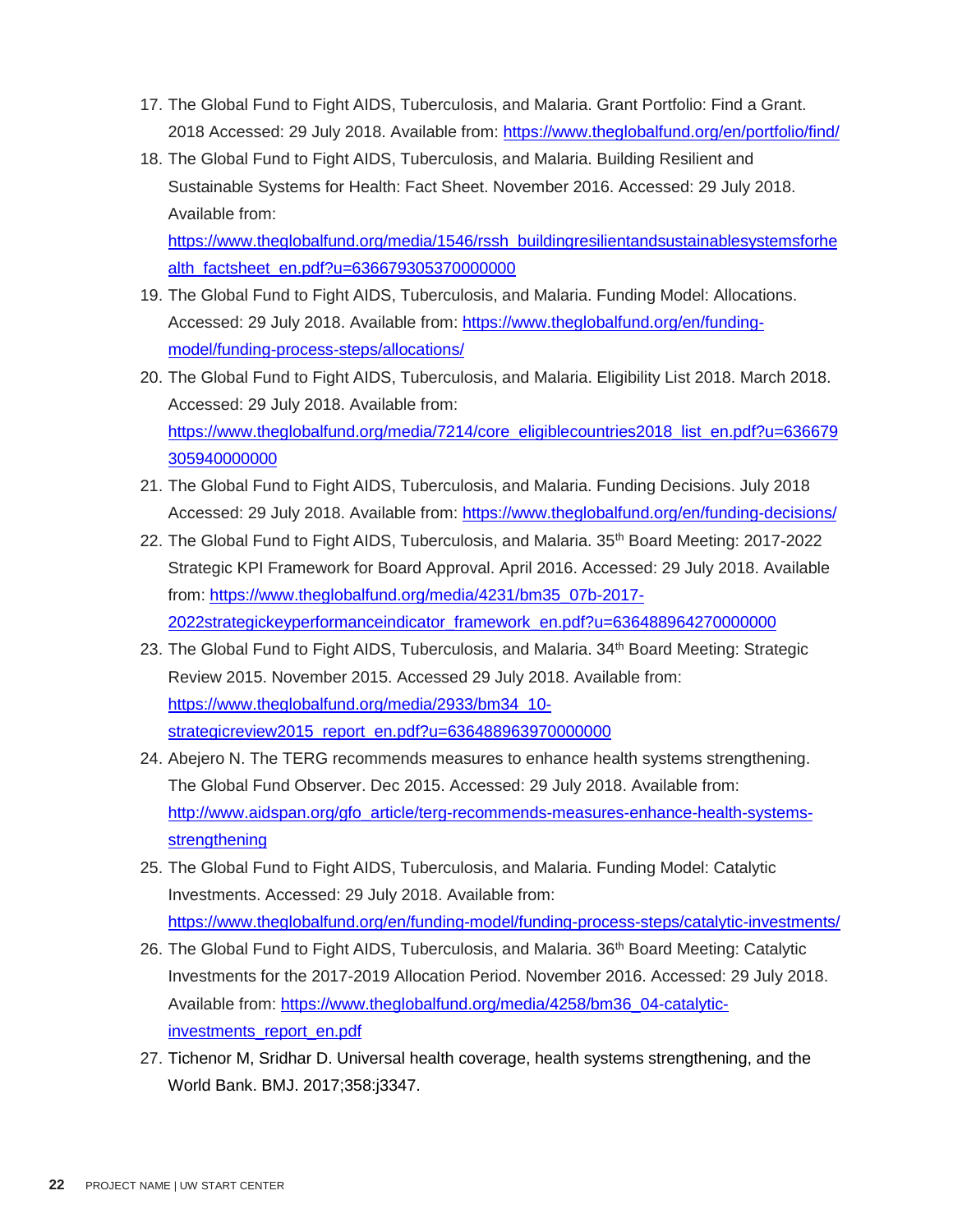- 28. The World Bank. World Bank Annual Report 2017. Washington, D.C.: World Bank. 2017. Available from: [http://pubdocs.worldbank.org/en/908481507403754670/Annual-Report-2017-](http://pubdocs.worldbank.org/en/908481507403754670/Annual-Report-2017-WBG.pdf) [WBG.pdf](http://pubdocs.worldbank.org/en/908481507403754670/Annual-Report-2017-WBG.pdf)
- 29. World Health Organization and International Bank for Reconstruction and Development/The World Bank. Tracking universal health coverage: 2017 global monitoring report. 2017. Available from: [http://pubdocs.worldbank.org/en/193371513169798347/2017-global](http://pubdocs.worldbank.org/en/193371513169798347/2017-global-monitoring-report.pdf)[monitoring-report.pdf](http://pubdocs.worldbank.org/en/193371513169798347/2017-global-monitoring-report.pdf)
- 30. Financing: IDA/The World Bank. 2018. Available from: [http://ida.worldbank.org/financing/ida](http://ida.worldbank.org/financing/ida-financing)[financing](http://ida.worldbank.org/financing/ida-financing)
- 31. IDA Resource Mobilization Department (DFiRM). Setting the Agenda for IDA18: Strategic Directions. 2016. Available from: [http://documents.worldbank.org/curated/en/837881467996741019/pdf/103837-BR-](http://documents.worldbank.org/curated/en/837881467996741019/pdf/103837-BR-Box394865B-IDA-SecM2016-0058-OUO-9.pdf)[Box394865B-IDA-SecM2016-0058-OUO-9.pdf](http://documents.worldbank.org/curated/en/837881467996741019/pdf/103837-BR-Box394865B-IDA-SecM2016-0058-OUO-9.pdf)
- 32. The World Bank. IBRD/IDA/IFC/MIGA Guidance: Systematic Country Diagnostic. 2016. Available from: <https://policies.worldbank.org/sites/ppf3/PPFDocuments/8f7c06ff182246ba974bf1c6c985a03b.pdf>
- 33. The World Bank. Toward the Country Partnership Framework: The World Bank. 2017. Available from: [http://consultations.worldbank.org/consultation/towards-country-partnership](http://consultations.worldbank.org/consultation/towards-country-partnership-framework)[framework](http://consultations.worldbank.org/consultation/towards-country-partnership-framework)
- 34. The World Bank. IBRD/IDA/IFC/MIGA Guidance: Country Engagement. 2018. Available from:

[https://policies.worldbank.org/sites/ppf3/PPFDocuments/Forms/DispPage.aspx?docid=1cb5ccd7](https://policies.worldbank.org/sites/ppf3/PPFDocuments/Forms/DispPage.aspx?docid=1cb5ccd7-e58e-4790-9637-8f9d5f23b57d&ver=current) [e58e-4790-9637-8f9d5f23b57d&ver=current](https://policies.worldbank.org/sites/ppf3/PPFDocuments/Forms/DispPage.aspx?docid=1cb5ccd7-e58e-4790-9637-8f9d5f23b57d&ver=current)

- 35. IDA Resource Mobilization Department (DFiRM). IDA Country Allocations for FY17. 2017. Available from: [http://documents.worldbank.org/curated/en/149981508187781672/pdf/FY17-IDA-](http://documents.worldbank.org/curated/en/149981508187781672/pdf/FY17-IDA-Country-Allocations-Board-Disclosure-Final-Oct4-10122017.pdf)[Country-Allocations-Board-Disclosure-Final-Oct4-10122017.pdf](http://documents.worldbank.org/curated/en/149981508187781672/pdf/FY17-IDA-Country-Allocations-Board-Disclosure-Final-Oct4-10122017.pdf)
- 36. IDA/The World Bank. Management's Discussion & Analysis and Condensed Quarterly Financial Statements. 2018. Available from: [http://siteresources.worldbank.org/EXTABOUTUS/Resources/29707-](http://siteresources.worldbank.org/EXTABOUTUS/Resources/29707-1280852909811/IDA_Mar_18.pdf) [1280852909811/IDA\\_Mar\\_18.pdf](http://siteresources.worldbank.org/EXTABOUTUS/Resources/29707-1280852909811/IDA_Mar_18.pdf)
- 37. The World Bank. Borrowing Countries: IDA/The World Bank. 2018 Available from: http://ida.worldbank.org/about/borrowing-countries
- 38. World Bank Group. IDA17 Results Measurement System (RMS). 2017. Available from: [http://pubdocs.worldbank.org/en/362611508859552486/IDA17-Results-](http://pubdocs.worldbank.org/en/362611508859552486/IDA17-Results-Measurement-System-OCTOBER-2017.pdf)[Measurement-System-OCTOBER-2017.pdf](http://pubdocs.worldbank.org/en/362611508859552486/IDA17-Results-Measurement-System-OCTOBER-2017.pdf)
- 39. The World Bank. International Bank for Reconstruction and Development: World Bank. 2018. Available from:<https://www.worldbank.org/en/who-we-are/ibrd>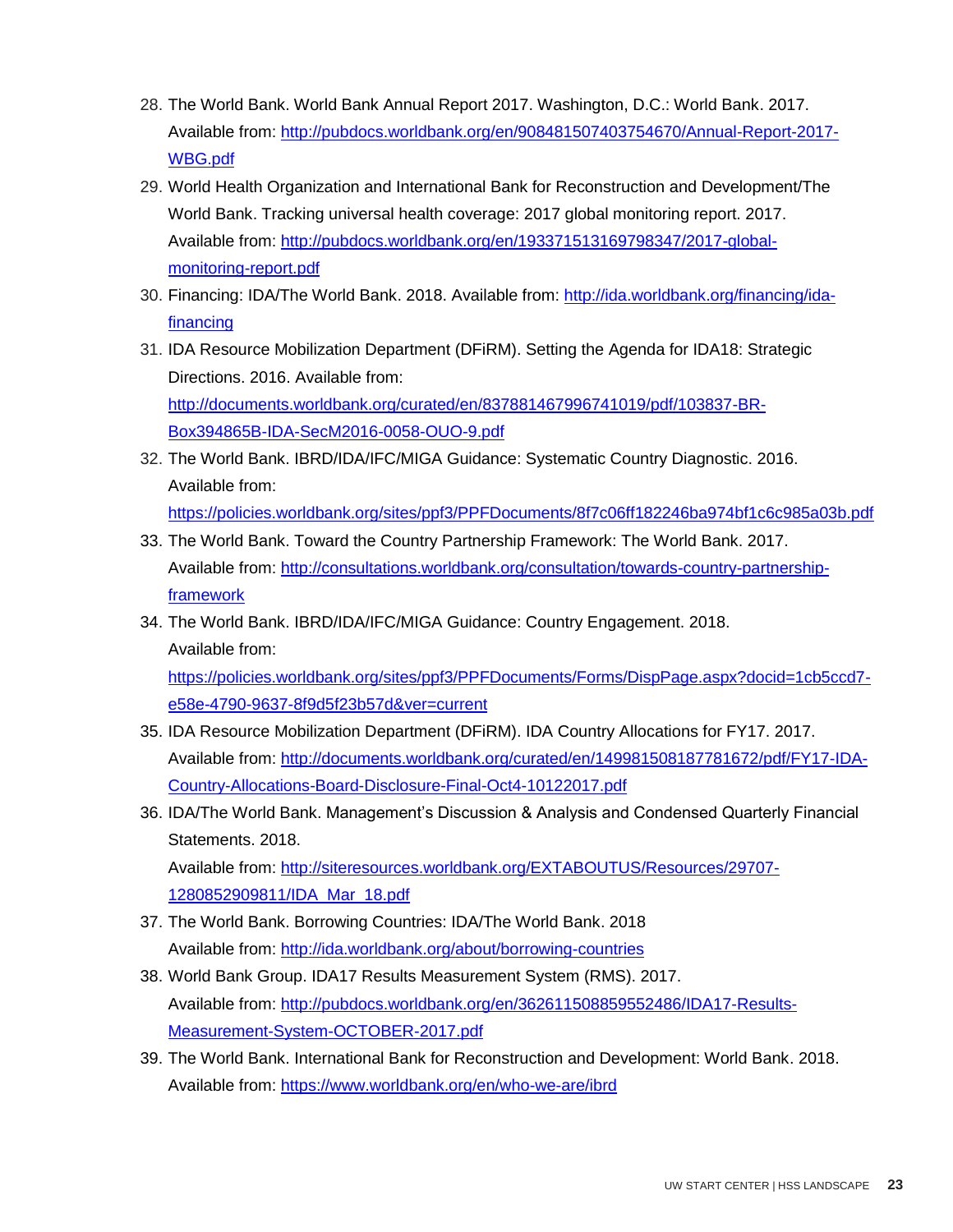40. IBRD/The World Bank. Management's Discussion & Analysis and Financial Statements. 2017. Available from:

[https://openknowledge.worldbank.org/bitstream/handle/10986/27986/211119v2.pdf?sequence=4&is](https://openknowledge.worldbank.org/bitstream/handle/10986/27986/211119v2.pdf?sequence=4&isAllowed=y) [Allowed=y](https://openknowledge.worldbank.org/bitstream/handle/10986/27986/211119v2.pdf?sequence=4&isAllowed=y)

- 41. The World Bank. Annex 2: IBRD/IDA and Blend Countries: Per Capita Incomes, Lending Eligibility, and Repayment Terms. 2017. Available from: [https://policies.worldbank.org/sites/ppf3/PPFAnnex/993431d6-2d14-406e-a923-](https://policies.worldbank.org/sites/ppf3/PPFAnnex/993431d6-2d14-406e-a923-69984923e494Annex2.pdf) [69984923e494Annex2.pdf](https://policies.worldbank.org/sites/ppf3/PPFAnnex/993431d6-2d14-406e-a923-69984923e494Annex2.pdf)
- 42. Global Financing Facility and World Bank Group. 2017-2018 Annual Report: The Global Financing Facility. Washington, D.C.: GFF/World Bank. 2018. Available from: [https://www.globalfinancingfacility.org/sites/gff\\_new/files/documents/GFF\\_Annual\\_Report\\_2017-](https://www.globalfinancingfacility.org/sites/gff_new/files/documents/GFF_Annual_Report_2017-2018_EN.pdf) [2018\\_EN.pdf](https://www.globalfinancingfacility.org/sites/gff_new/files/documents/GFF_Annual_Report_2017-2018_EN.pdf)
- 43. FAQ: Global Financing Facility. 2017. Available from: <https://www.globalfinancingfacility.org/faq>
- 44. Global Financing Facility and World Bank Group. Frequently Asked Questions: Purpose and Background. Global Financing Facility/World Bank Group. 2016. Available from: [https://www.globalfinancingfacility.org/sites/gff\\_new/files/documents/GFF%20FAQ.pdf](https://www.globalfinancingfacility.org/sites/gff_new/files/documents/GFF%20FAQ.pdf)
- 45. Global Financing Facility. Guidance Note: Investment Cases. 2016. Available from: [https://www.globalfinancingfacility.org/sites/gff\\_new/files/documents/Investment%20Case%20guidan](https://www.globalfinancingfacility.org/sites/gff_new/files/documents/Investment%20Case%20guidance%20note.pdf) [ce%20note.pdf](https://www.globalfinancingfacility.org/sites/gff_new/files/documents/Investment%20Case%20guidance%20note.pdf)
- 46. Global Financing Facility and World Bank Group. Investor's Group Meeting Report: Fifth Investor's Group Meeting. Global Financing Facility/World Bank Group. 2017. Available from: [https://www.globalfinancingfacility.org/sites/gff\\_new/files/documents/GFF-IG5-Final%20Report.pdf](https://www.globalfinancingfacility.org/sites/gff_new/files/documents/GFF-IG5-Final%20Report.pdf)
- 47. Global Financing Facility and World Bank Group. A new financing model for the sustainable development goals era: The Global Financing Facility in support of Every Woman Every Child. Global Financing Facility/The World Bank. 2018. Available from: [https://www.globalfinancingfacility.org/sites/gff\\_new/files/First-GFF-Replenishment-](https://www.globalfinancingfacility.org/sites/gff_new/files/First-GFF-Replenishment-Document_EN.PDF)[Document\\_EN.PDF](https://www.globalfinancingfacility.org/sites/gff_new/files/First-GFF-Replenishment-Document_EN.PDF)
- 48. Global Financing Facility and World Bank Group. Financing Model. 2017. Available from: <https://www.globalfinancingfacility.org/financing-model>
- 49. Global Financing Facility. Countries eligible for financing from the GFF Trust Fund. 2018. Available from:

[https://www.globalfinancingfacility.org/sites/gff\\_new/files/documents/GFF-eligible-country-list.pdf](https://www.globalfinancingfacility.org/sites/gff_new/files/documents/GFF-eligible-country-list.pdf)

50. Global Financing Facility and World Bank Group. The Global Financing Facility 2016-2017 Annual Report. Washington, D.C.: Global Financing Facility/World Bank Group. 2017. Available from: [https://www.globalfinancingfacility.org/sites/gff\\_new/files/documents/GFF-Annual-Report-2016-](https://www.globalfinancingfacility.org/sites/gff_new/files/documents/GFF-Annual-Report-2016-2017.pdf) [2017.pdf](https://www.globalfinancingfacility.org/sites/gff_new/files/documents/GFF-Annual-Report-2016-2017.pdf)